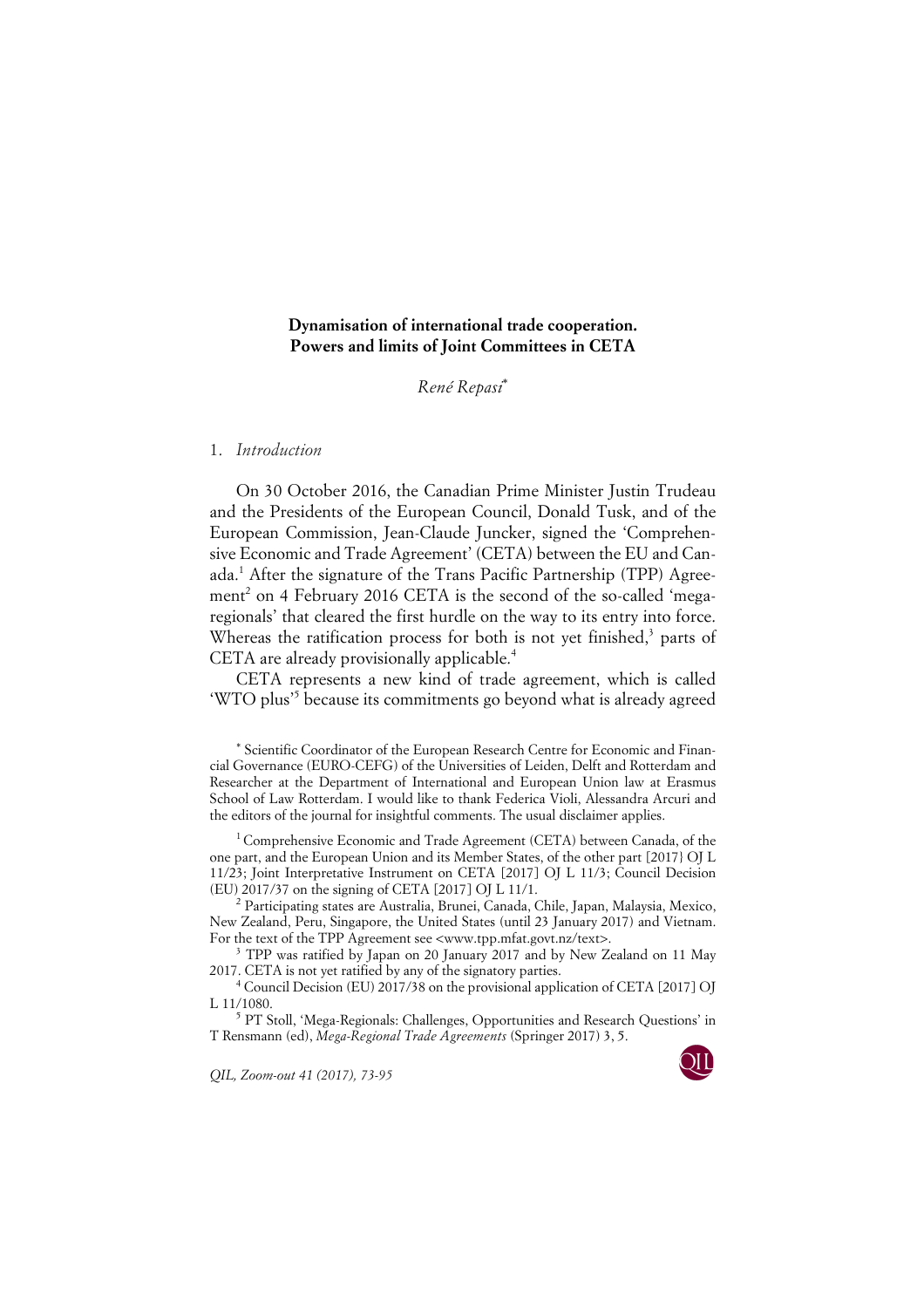on in areas that are also covered by WTO agreements, and 'WTO more'6 because it covers fields that are not yet regulated by the WTO such as investment protection, competition policy, labour standards, environment and sustainable development. It focuses on non-tariff barriers, investment flows, value chains and regulatory cooperation rather than on tariffs and quantitative restrictions for goods and services. At a very abstract level, comprehensive trade agreements such as CETA embody a shift of focus from barriers that materialise in a (indirectly) discriminatory manner at the border to barriers that occur in a (mostly) non-discriminatory manner behind the border.<sup>7</sup> Being a fully-fledged representative of the new kind of comprehensive trade agreements between major economic regions, CETA merits special attention in order to assess the direction into which international trade law is currently evolving.

The present contribution wants to dedicate a part of this special attention to the governance structure of CETA. Another important feature of the new kind of trade agreements CETA is representing is namely the intention of the contracting parties to make it 'living agreement'.<sup>8</sup> In order to achieve this goal, a governance structure has to be established and to be equipped with decision-making powers in relation to issues that are either very dynamic on the global markets or very sensitive for the contracting parties. After a description of the CETA governance (section 2) and an interim legal assessment of proposed structure and its decisionmaking rights (section 3), CETA governance will be reflected against a broader background, which is defined by the very purpose of the creation of treaty bodies (section 4) and the need to regulate economic globalisation (section 6). Embedding the assessment of CETA into this broader picture (section 5) will reveal the main challenge 'mega-regionals' will have to meet and that is only little addressed by CETA, which is to ensure democratic legitimacy of a dynamised regulation of international trade relations (section 7).

 $6$  ibid 5. <sup>7</sup> See in more detail *infra* section 6. <sup>8</sup> Stoll (n 5) 9.

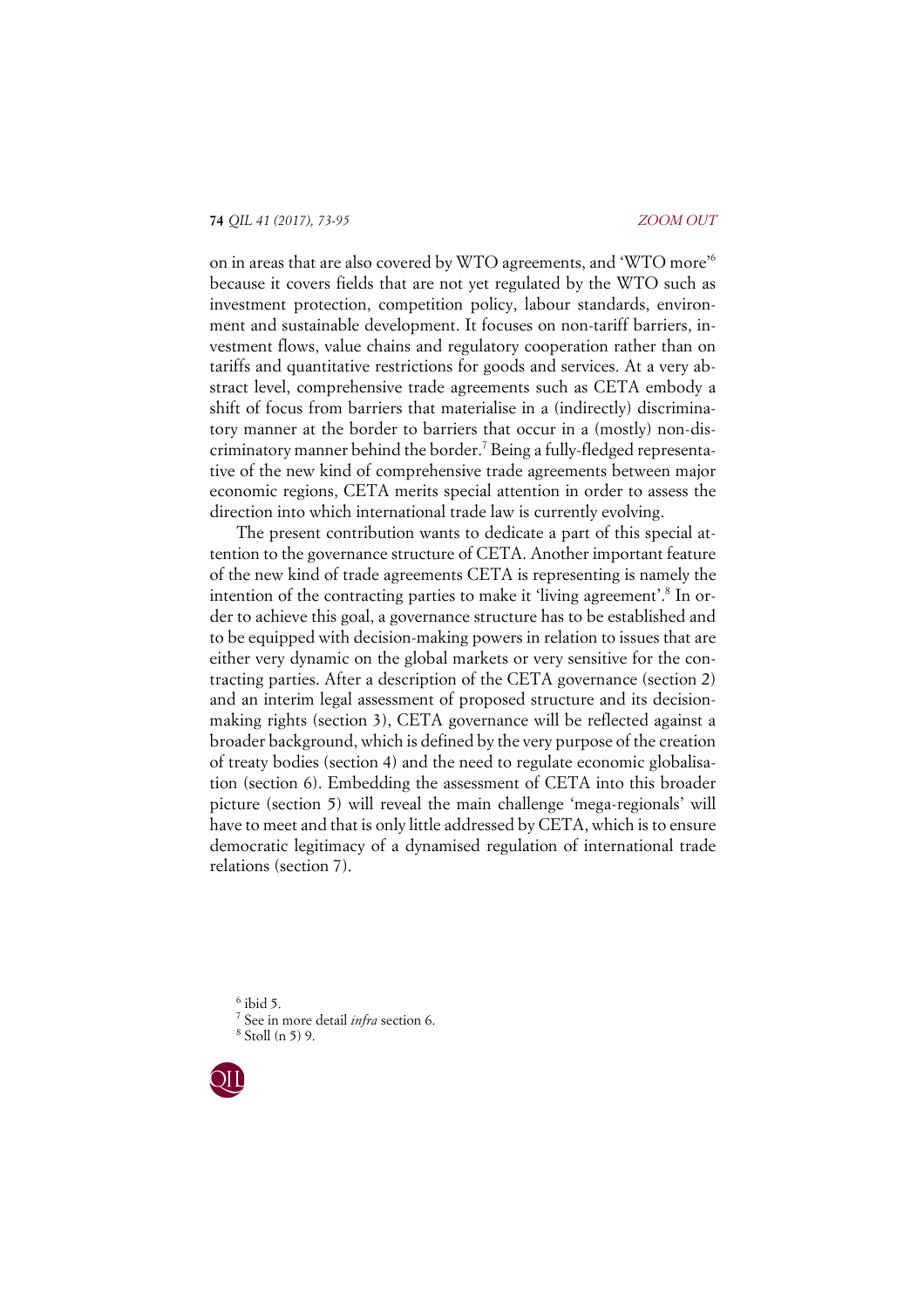## 2. *Governance of CETA*

The governance of CETA is built on the CETA Joint Committee (Article 26.1). This committee is composed of representatives of the EU and of Canada and co-chaired by the Minister for International Trade of Canada and the EU Trade Commissioner 'or their respective designees'. It 'is responsible for all questions concerning trade and investment between the parties and the implementation and application of [CETA]'. Under the auspices of the CETA Joint Committee there will be the following eleven specialised committees dealing with specific detailed issues in relation to the Treaty chapter for which they will be responsible:

– the Committee on Trade in Goods,

– the Committee on Services and Investment,

– the Joint Committee on Mutual Recognition of Professional Qualifications,

– the Joint Customs Cooperation Committee,

– the Joint Management Committee on Sanitary and Phytosanitary Measures,

- the Committee on Government Procurement,
- the Financial Services Committee,
- the Committee on Trade and Sustainable Development,
- the Regulatory Cooperation Forum,
- the CETA Committee on Geographical Indications,

– the Joint Sectoral Group (concerning good manufacturing practices for pharmaceutical products.

The technocratic nature of these specialised committees is reflected by the rules on their composition, according to which 'all the competent authorities for each issue on the agenda are represented, as each party deems appropriate, and […] each issue can be discussed at the adequate level of expertise' (Article 26.2(5)). Remarkably, CETA confers upon these bodies the power to adopt decisions that are binding upon the contracting parties (Articles 26.1(4)(e), 26.3 for the CETA Joint Committee, Article 26.2(4) for specialised committees) and to amend the Treaty (Article  $26.1(5)(c)$ ). Particular attention will be given in the following to these powers.

Regarding the Treaty amendments, CETA provides for a general power for the CETA Joint Committee to amend the Treaty protocols and annexes (Article 30.2). This power is, however, not available for

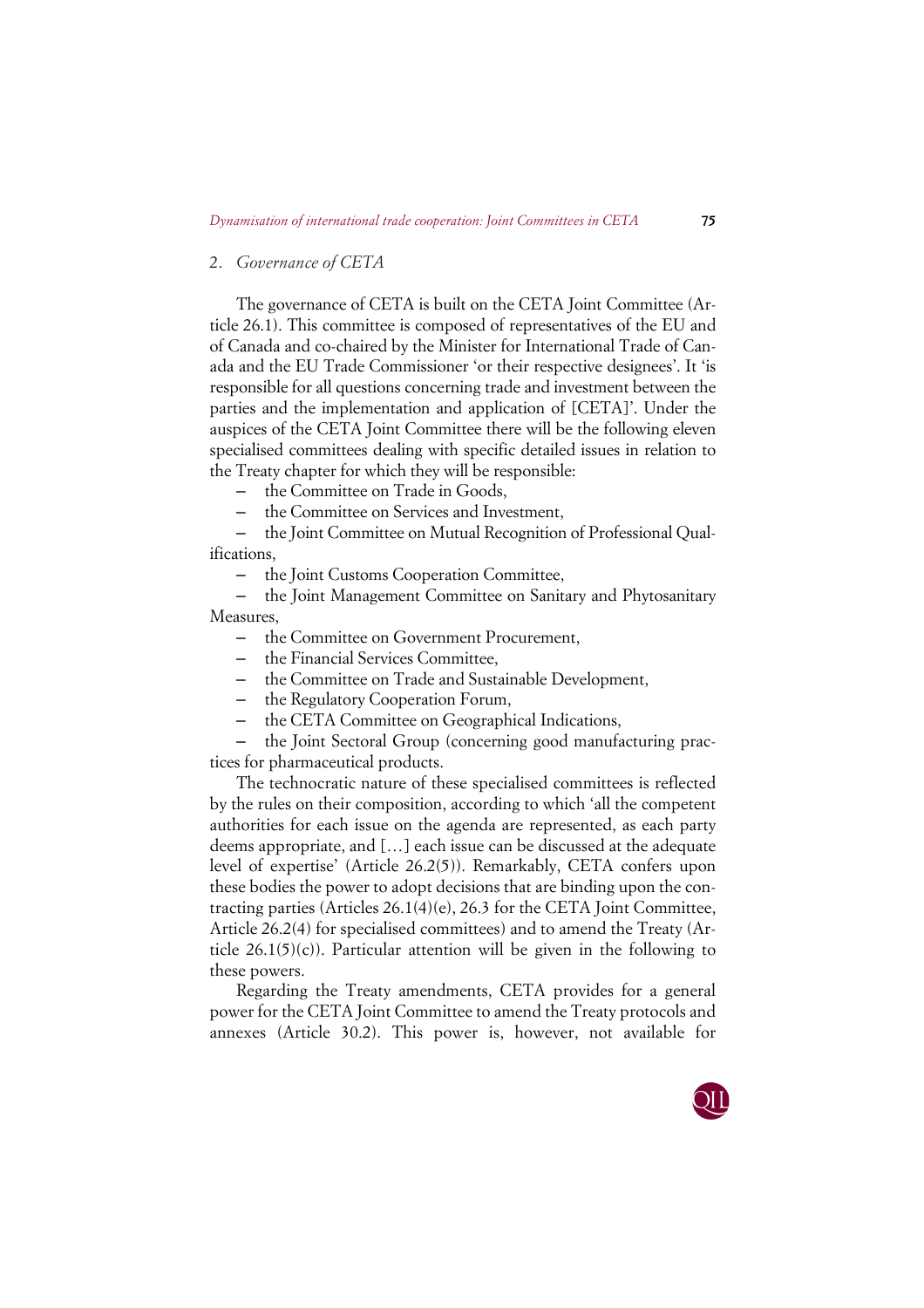amendments to Annex I, which contains 'grandfathering clauses' excluding the application of the market access, the most-favoured nations- and non-discrimination rules under CETA to the enlisted nonconforming measures, to Annex II, which excludes also the future introduction of or changes to existing non-conforming measures within the enlisted fields from the application of the just mentioned CETA rules, and to Annex III, which specifies non-conforming measures excluded from the financial services chapter (chapter 13). It does also not include amendments to the annexes concerning investment (chapter 8), cross-border trade in services (chapter 9), temporary entry and stay of natural persons for business purposes (chapter 10) and financial services (chapter 13). All other annexes and protocols can be amended by the CETA Joint Committee. More specifically, in the field of customs duties on imports, a committee's decision to accelerate or broaden the scope of the elimination of custom duties supersedes what was agreed on in the respective annex (Article 2.4(4)). Furthermore, the CETA Joint Committee can extend the scope of certain rules in CETA. Notably, in the field of investment protection (chapter 8), it can add other categories than the one mentioned in the defintion in Article 8.1 to the intellectual property rights covered by the investment chapter or it can add new categories of measures that are considered a breach of the 'fair and equitable treatment' obligation in Article 8.10(2). This is remarkable since, as mentioned, Article 30.2(2) excluded the annexes of the investment chapter from the general power conferred upon the CETA Joint Committee to amend the protocols and annexes of CETA.9

Amongst the specialised committees, the Joint Management Committee for Sanitary and Phytosanitary Measures is allowed to amend the annexes to the SPS chapter (chapter 5) of CETA (Article 5.14(2)(d)) following a yearly review of the annexes, which is to be made 'in the light of progress made under the consultations provided for under this

<sup>9</sup> Difficult to understand, against this background, is the special rule in art 20.22, according to which the CETA Joint Committee may amend Annex 20-A by adding or removing geographical indications. This possibility would already be covered by the general power under art 30.2 since Annex 20-A is, in contrast to the annexes to ch 8, not excluded from it. This raises the concern that, by mentioning this particular amendment right explicitly, the amendment procedure diverges from the general procedure, which provides for an approval by the parties so that amendments to Annex 20-A could be adopted by the CETA Joint Committee without subsequent approval by the parties.

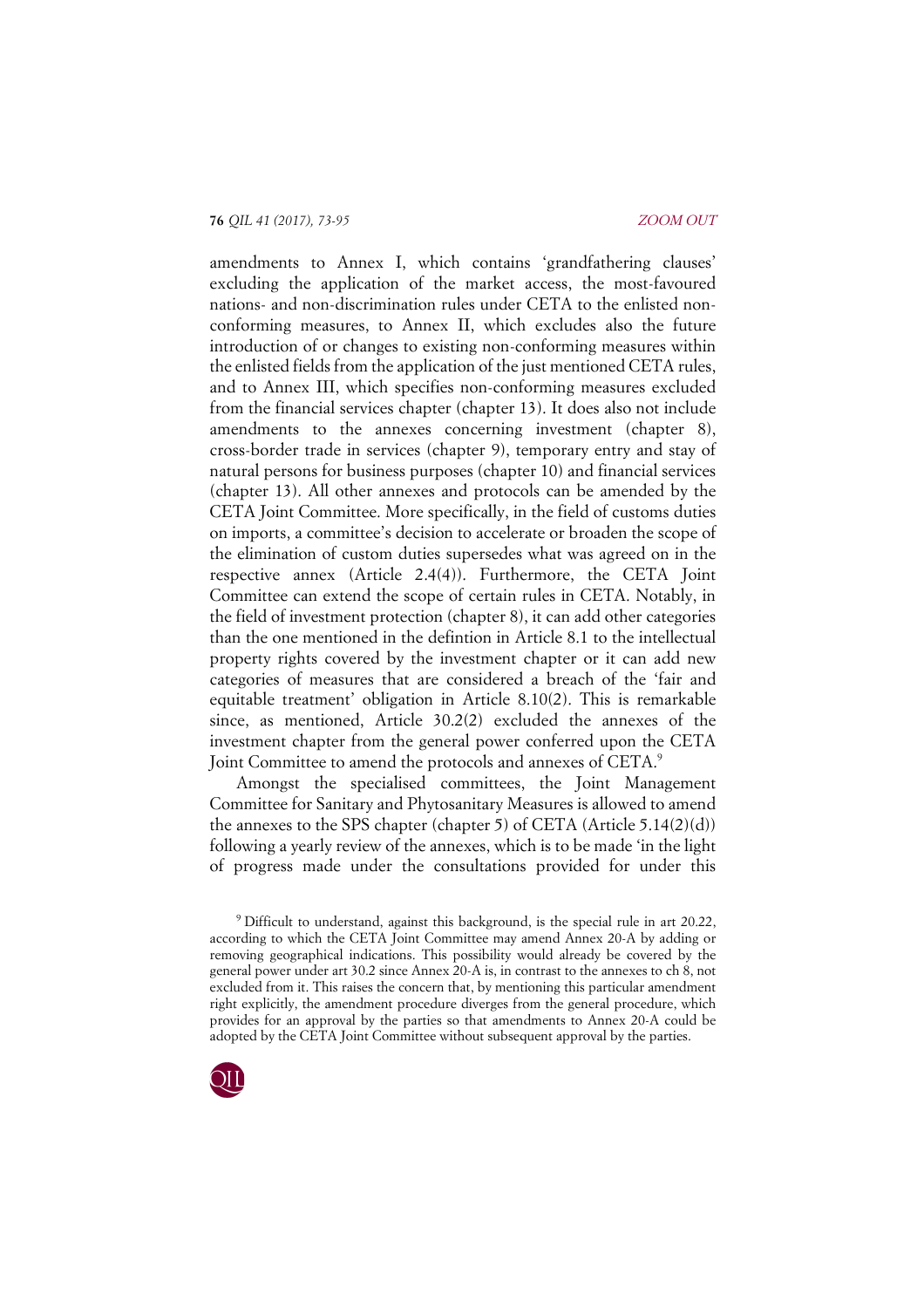Agreement'. The other specialised committees may 'only' propose amendments to the CETA Joint Committee.

Regarding decision-making powers, the main area, in which the CETA Joint Committee can take decisions, is dispute resolution. The committee appoints the members of the investment tribunal as well as of the appelate mechanism and establishes a list of arbitrators where necessary, it determines the fees and whether members should receive a salary, it decides on administrative and organisational issues when setting up the appelate mechanism. Most notably, it adopts 'interpretations of the provisions of this Agreement, which shall be binding on tribunals established under [this Treaty]' (Articles 8.31(3), 26.1(5)(c)). Furthermore, the committee can initiate non-binding 'bilateral dialogues' of the parties on sensitive policy issues (Article 25.1(2)) and 'change or undertake the task assigned to a dialogue or dissolve a dialogue' (Article 25.1(4)).

Amongst the specialised committees, the SPS Joint Management Committee decides whether the notification and information obligations of the parties in relation to SPS measures were fulfilled (Article 5.11(3)), the Committee on Services and Investment adopts a code of conduct for the members of the investment tribunal (Article 8.44(2)) and the Joint Committee on Mutual Recognition of Professional Qualifications adopts a mutual recognition agreement in relation to specific professional qualifications (Article 11.3(6)). It is worth mentioning that the Regulatory Cooperation Forum has no decision-making powers. Regulatory cooperation is based on a voluntary participation of the contracting parties (Article 21.2(6)). If a party refuses to cooperate or withdraws from a regulatory cooperation it is only subject to an explanation obligation of its decision.

In procedural terms, amendments to the Treaty adopted by the CETA Joint Committee are, under the general rule of Article 30.2(2), subject to an approval by the parties 'in accordance with their respective internal requirements and procedures necessary for the entry into force of the amendment'.10 The same applies to the specific powers to amend the

<sup>&</sup>lt;sup>10</sup> It is worth mentioning that the wording of art  $30.2(2)$  contains some ambiguity as to whether the approval by the parties is obligatory since it provides that 'Parties *may* approve the CETA Joint Committee's decision [emphasis added]'. The use of the word 'may' could imply that parties' approval is only facultative. Yet, the use of the word 'may' has rather to be understood as referring to a party's discretion not to approve a decision of the CETA Joint Committee (in contrast to 'shall approve'). This understanding is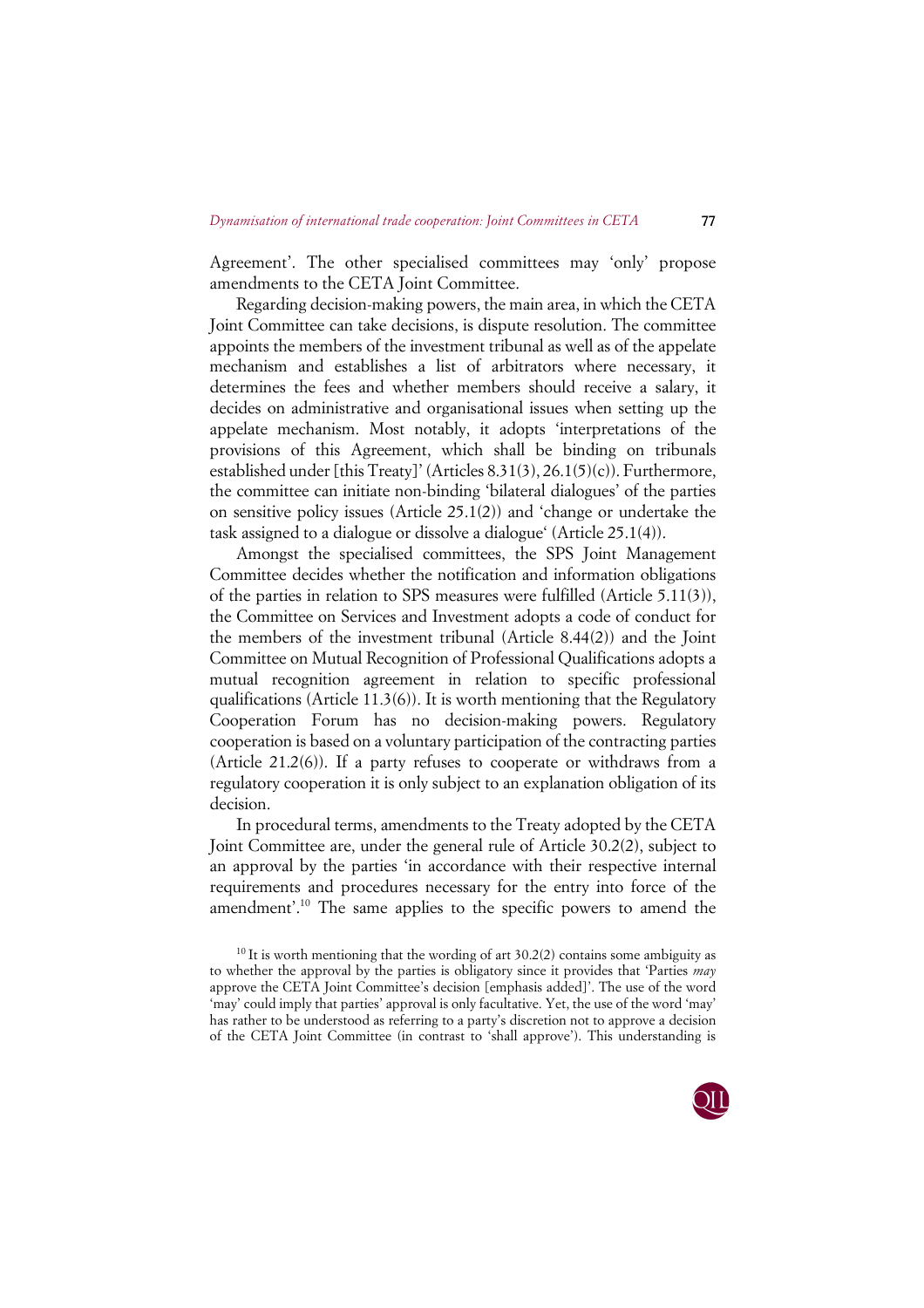Treaty text foreseen by CETA for both the CETA Joint Committee and the specialised committees with the notable exception of Article 8.1 (extending the scope of intellectual property rights covered by the investment chapter) and Article 20.22 (modifying geographical indications). Whereas with regard to the latter, it could be argued that modifying geographical indications remains an amendment to an annex so that the general rule of Article 30.2(2) applies, the former is an amendment to the Treaty text, which is, according to Article 30.2(1) an exclusive right of the parties, so that it seems to be an explicit exception to the rule empowering the CETA Joint Committee to amend the Treaty without subsequent approval. In any event, it should be noted that the CETA Joint Committee only adopts decisions 'by mutual consent' (Article 26.3(3)). Therefore, representatives of the parties can always veto committee decisions at the committee level.<sup>11</sup>

With a view to the exercise of decision-making rights, Article 26.3(2) sets the general procedural rule, according to which decisions by the CETA Joint Committee are binding upon the parties '*subject to the completion of any necessary internal requirements and procedures*'.

<sup>11</sup> Since CETA is a so-called mixed agreement that also affects policy fields covered by Member States' competences, it should be noted that the Council stated in the statements entered in the Council minutes on the decision authorising the signature of CETA ([2017] OJ L 11/9) regarding decisions of the CETA Joint Committee that 'where a decision of the CETA Joint Committee falls within the competence of the Member States the position to be taken by the Union and its Member States within the CETA Joint Committee shall be adopted by common accord' (No 19). The legal base for such a common accord can be found in art 218(9) TFEU extended by a political declaration to only adopt a decision under this article by unanimity (although it allows for a qualified majority voting).



supported by the third sentence of art 30.2(2), which requires a parties' agreement on the date of the entry into force of the amendment (see K Groh, 'Verfassungswidrige Einzelaspekte im Comprehensive Economic and Trade Agreement zwischen der EU und Kanada (CETA)' (July 2016) 24). The present understanding is further supported by the fact that the EU did not adopt a decision based on art 218(7) TFEU when signing CETA (as it did in relation to the association agreement with Ukraine, Council Decision (EU) 2017/1247 [2017] OJ L 181/1). This would have been necessary if art 30.2(2) had provided for a simplified treaty amendment procedure, in which a treaty body could decide on the modification. According to this provision the Council has to authorise the European Commission to 'approve on the Union's behalf modifications to the agreement where it provides for them to be adopted by a simplified procedure or by a body set up by the agreement'. In the absence of a decision under art 218(7) TFEU, an international agreement may only be modified with the procedure that governed its conclusion (see P Koutrakos, *EU International Relations Law* (Hart 2015) 154-155).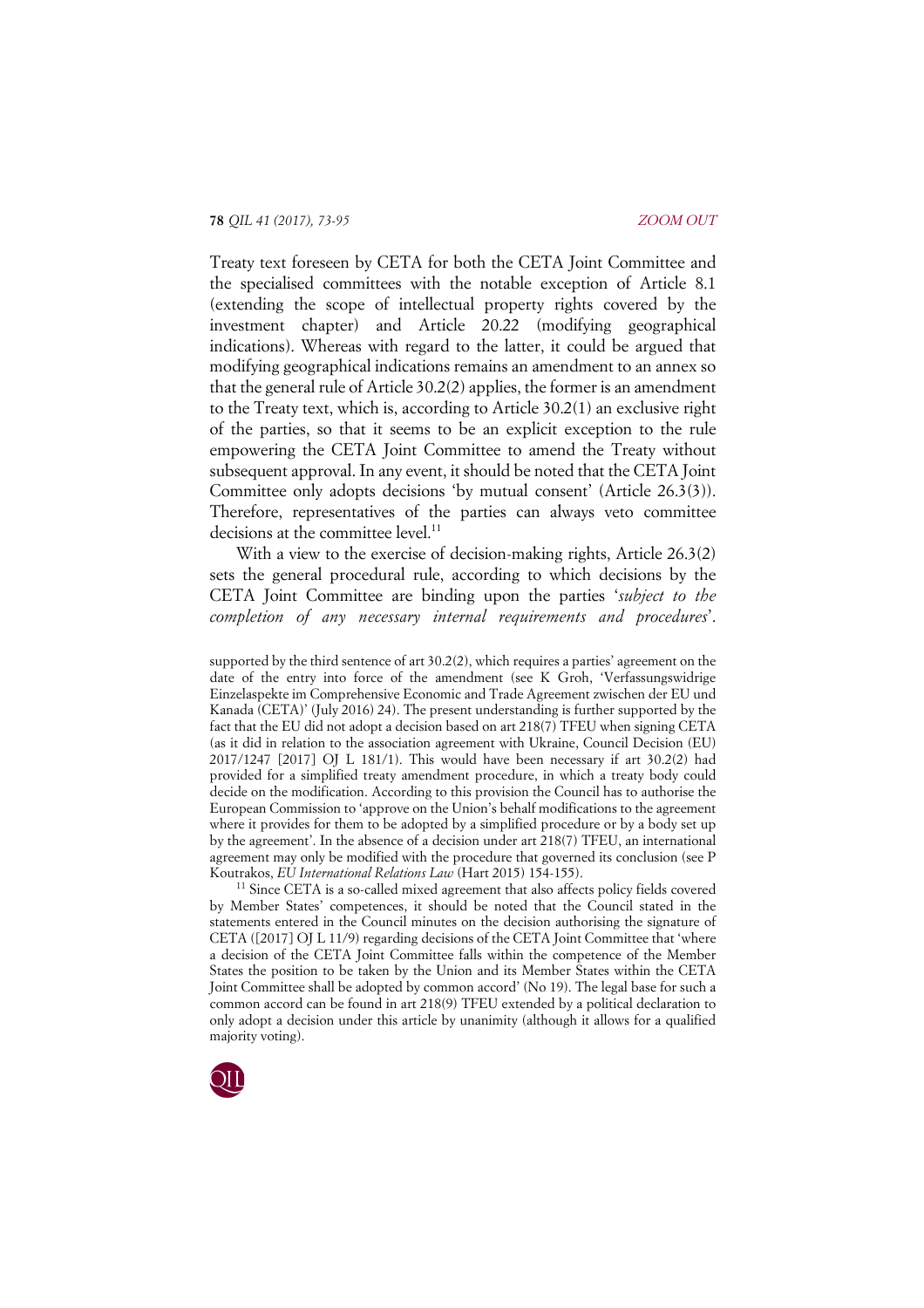Comparable formulations can be found with regard to the adoption of mutual recognition agreements by the competent specialised committee (Article 11.3(6)), with regard to decisions and recommendations adopted by the Committee Services and Investment in relation to the binding interpretation of CETA provisions and with regard to the extension of the 'fair and equitable treatment' obligation and modifications of the rules of procedure of the dispute settlement rules  $(A$ rticle  $8.44(3)$ ).<sup>12</sup> Furthermore, the specialised committees adopt their decisions by consensus.

The decision-making rights of CETA bodies are hence legitimised by the contracting parties in two ways: *ex ante* through the delegation of powers in the Treaty text, which is to be ratified by the contracting parties, and *ex post* through an approval of decisions adopted by the Treaty bodies. This approval is given in accordance with the respective internal rules of the contracting parties. Looking at the EU, the concrete implementation of the appoval is still unclear. In the proposal for a Council Decision on signing CETA on behalf of the EU the European Commission simply refers to 'the EU's internal legal process' when commenting on the control of the CETA Joint Committee by the EU as a 'contracting party'.13 Yet, an indication on how the EU intends to proceed when it has to approve decisions of the CETA committees can be found in Article 2 of Council Decision on the provisional application of CETA, according to which '[f]or the purposes of Article 20.22 of the Agreement, modifications to Annex 20-A of the Agreement through decisions of the CETA Joint

<sup>13</sup> 'Proposal for a Council Decision on the signing on behalf of the European Union of the Comprehensive Economic and Trade Agreement between Canada of the one part, and the European Union and its Member States, of the other part' COM(2016) 444 final (5 July 2016) 7.



 $12$  Especially, the procedure for the adopting the extension of the scope of the 'fair and equitable treatment' obligation is a 'good' example that shows how complicated the decision-making in CETA is and how hidden the procedural protection of the parties is. Under art 8.10(3) the CETA Joint Committee adopts any extension of the 'fair and equitable treatment' obligation. The limitations of art 26.3(2) do not clearly indicate whether this decision is subject to an approval by the parties (which depends on whether there are any internal requirements of the parties in relation to this extension that are to be respected). Yet, the CETA Joint Committee can only adopt this decision upon a recommendation of the Committee Services and Investment (art 8.10(3)), which may only issue this recommendation, according to art  $8.44(3)(d)$ , 'on agreement of the parties'. This clarifies that any changes of the 'fair and equitable treatment' obligation are subject to the agreement of the parties. But this requirement is quite hidden in the procedural rules of the ch 8.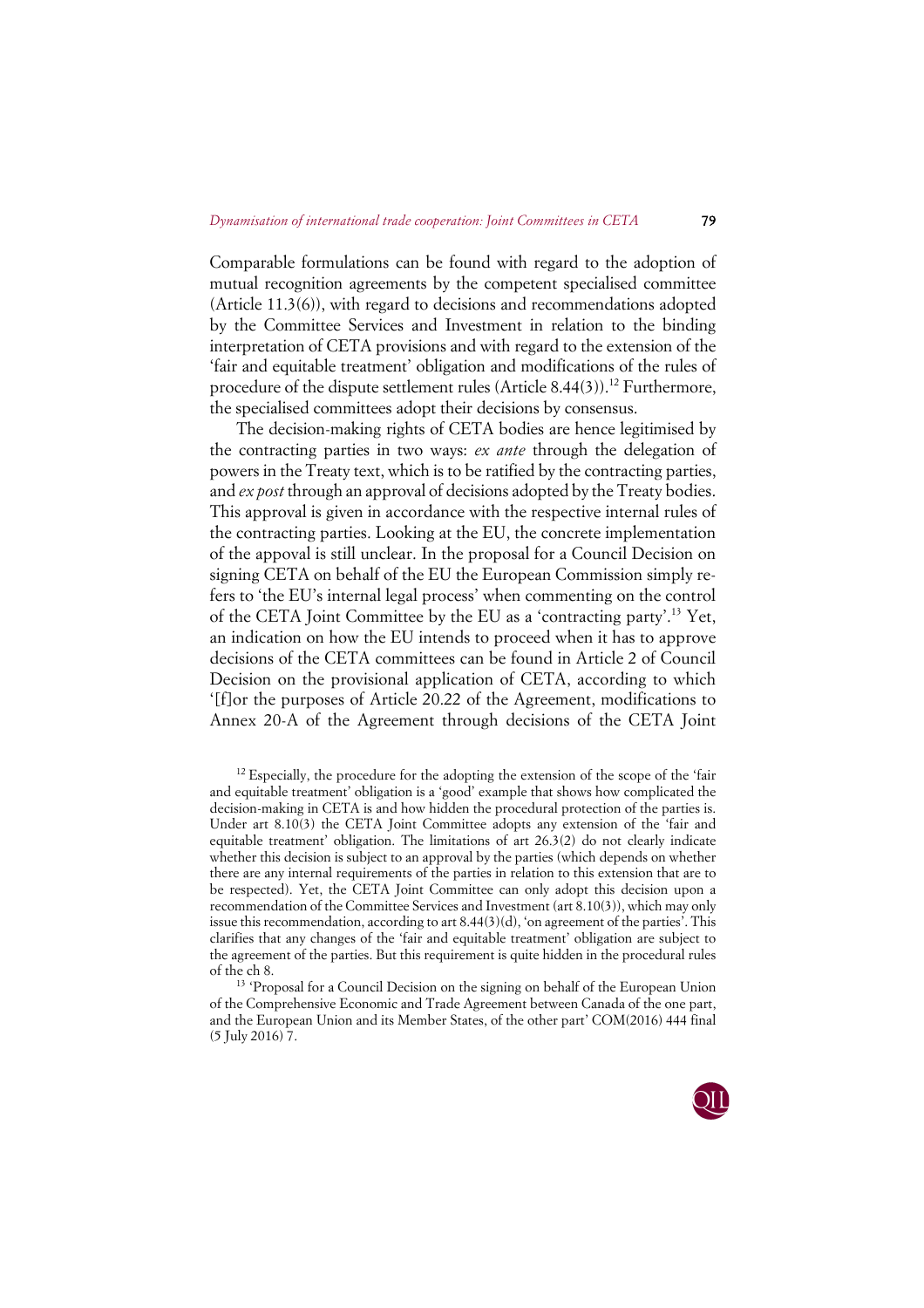Committee shall be approved by the Commission on behalf of the Union'.14 This provision seemingly insinuates that the approval on behalf of the EU will be given by the Commission without any further procedural requirements involving the Council or the European Parliament. The same ambiguity can be found in relation to the voting of the representatives of the EU in the committees when taking decisions 'by mutual consent'.

# 3. *Interim assessment of the CETA governance structure and its decisionmaking powers*

At first sight, it seems indeed remarkable that the CETA Treaty bodies have the power to amend the Treaty and to adopt decisions that are legally binding upon the contracting parties. Yet, a comparable governance structure with comparable powers can already be found in other trade agreements that the EU has concluded with third countries. For example, in the Economic Partnership Agreement with Mexico<sup>15</sup> the Joint Council has the power to take binding decisions (Article 47) and to set up specialised committees (Article 49). The same holds true for other agreements such as the Association Agreement with Chile<sup>16</sup> and its Association Council (Article 5), the Trade Agreement with Colombia and Peru<sup>17</sup> and its Trade Committee (Article 14(2)) or the Agreement with Central America<sup>18</sup> and its Association Council (Article  $6(2)$ ), as well as for the Association Agreement with Ukraine<sup>19</sup> and its Association Council (Article 463 including the right to amend the annexes of the

<sup>14</sup> Council Decision (EU) 2017/38 on the provisional application of CETA [2017] OJ L 11/1080.

<sup>15</sup> Economic Partnership, Political Coordination and Cooperation Agreement between the European Community and its Member States, of the one part, and the United Mexican States, of the other part [2000] OJ L 276/45.

<sup>16</sup> Agreement establishing an association between the European Community and its Member States, of the one part, and the Republic of Chile, of the other part [2002] OJ L 352/3.

 $17$  Trade Agreement between the European Union and its Member States, of the one part, and Colombia and Peru, of the other part [2012] OJ L 354/3.

<sup>18</sup> Agreement establishing an Association between the European Union and its Member States, on the one hand, and Central America on the other [2012] OJ L 346/3.

<sup>19</sup> Association Agreement between the European Union and its Member States, of the one part, and Ukraine, of the other part [2014] OJ L 161/3.

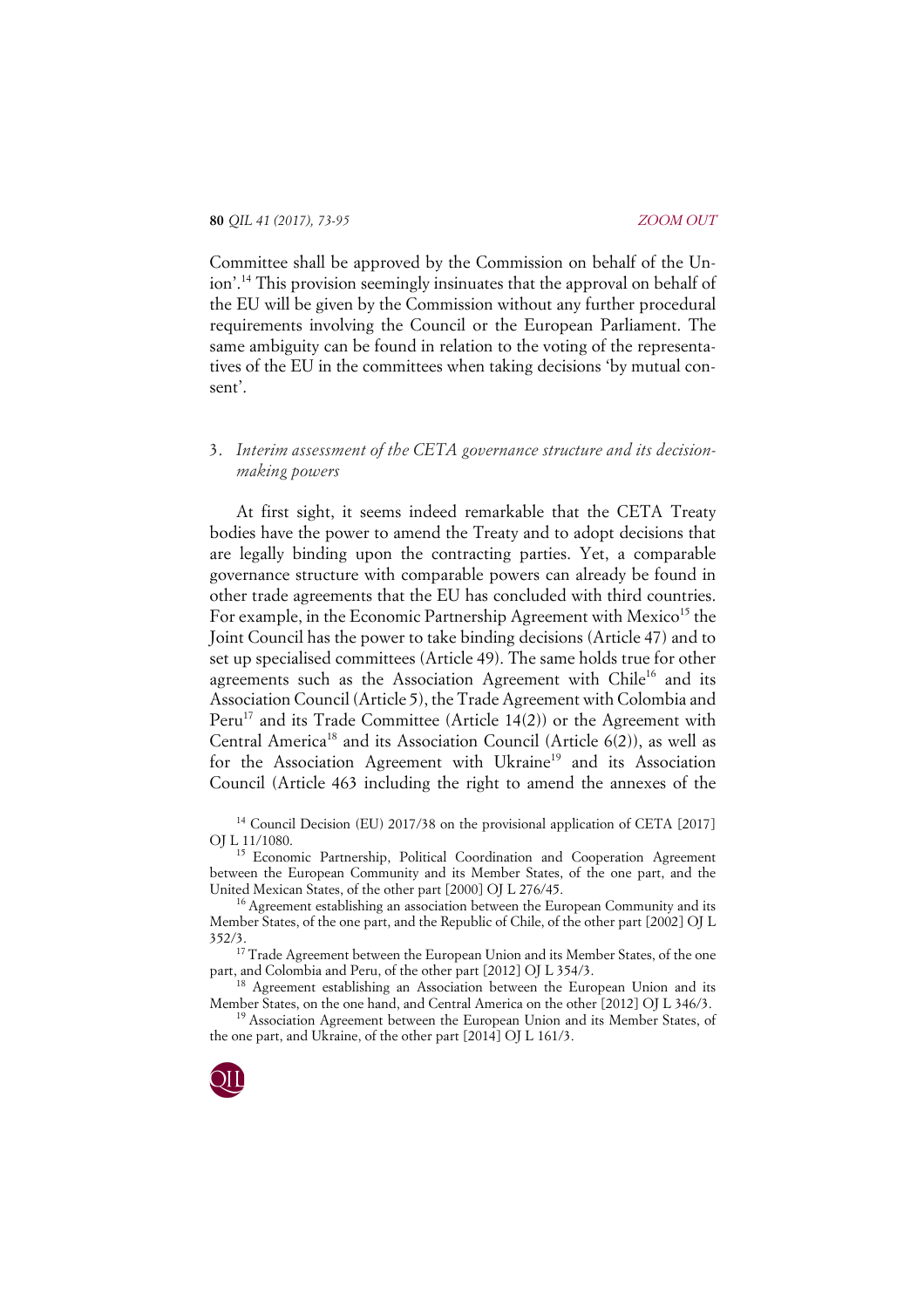Treaty), the Free Trade Agreement with the Republic of Korea<sup>20</sup> and its Trade Committee (Article 15.4(2) including the right to amend the annexes, appendices, protocols and notes to this Treaty, Article 15.5(2)) or the envisaged Free Trade Agreement with Singapore<sup>21</sup> and its Trade Committee (Article 17.4 including the right to amend the Treaty, Article 17.5(2)), which are all quite similar to the governance structure and the kind of powers conferred upon it under CETA.

From the perspective of EU law, the Union is allowed to conclude international treaties that provide for own bodies with a delegated decision-making power. In the Opinion 1/76 of 26 April 1977 on the 'Draft Agreement establishing a European laying-up fund for inland waterway vessels', the European Court of Justice ruled that the EU 'has the power, while observing the provisions of the [EU] Treaty, to cooperate with [a third] country in setting up an appropriate organism [... and] may also, in this connexion, cooperate with a third country for the purpose of giving the organs of such an institution appropriate powers of decision'.<sup>22</sup> Article 218(9) TFEU provides in relation to associaton agreements with third countries that the Council shall adopt a decision 'establishing the positions to be adopted on the Union's behalf in a body set up by an agreement, when that body is called upon to adopt acts having legal effects, with the exception of acts supplementing or amending the institutional framework of the agreement', which is obviously based on the assumption that the creation of such bodies is legal under EU law. The decisions of treaty bodies form, furthermore, 'in the same way as the Agreement itself, […] an integral part, as from their entry into force, of the Community legal system'.23

Also from the perspective of public international law, the legal possibility to establish treaty bodies and a delegation of decision-making powers to them is commonly recognised.<sup>24</sup> In principle, treaty bodies are

<sup>&</sup>lt;sup>20</sup> Free trade Agreement between the European Union and its Member States, of the one part, and the Republic of Korea, of the other part, [2011] OJ L 127/6.

<sup>&</sup>lt;sup>21</sup> Free Trade Agreement between the European Union and the Republic of Singapore <http://trade.ec.europa.eu/doclib/press/index.cfm?id=961>.

<sup>&</sup>lt;sup>2</sup> ECJ, Opinion 1/76 [1977] ECR 754 para 5.

<sup>23</sup> ECJ, Case C-192/89 *SZ Sevince v Staatssecretaris van Justitie* [1990] ECR I-3461 para 9.

<sup>24</sup> See G Ulfstein, 'Treaty Bodies and Regimes' in DB Hollis (ed), *The Oxford Guide to Treaties* (OUP 2012) 428, 435-437.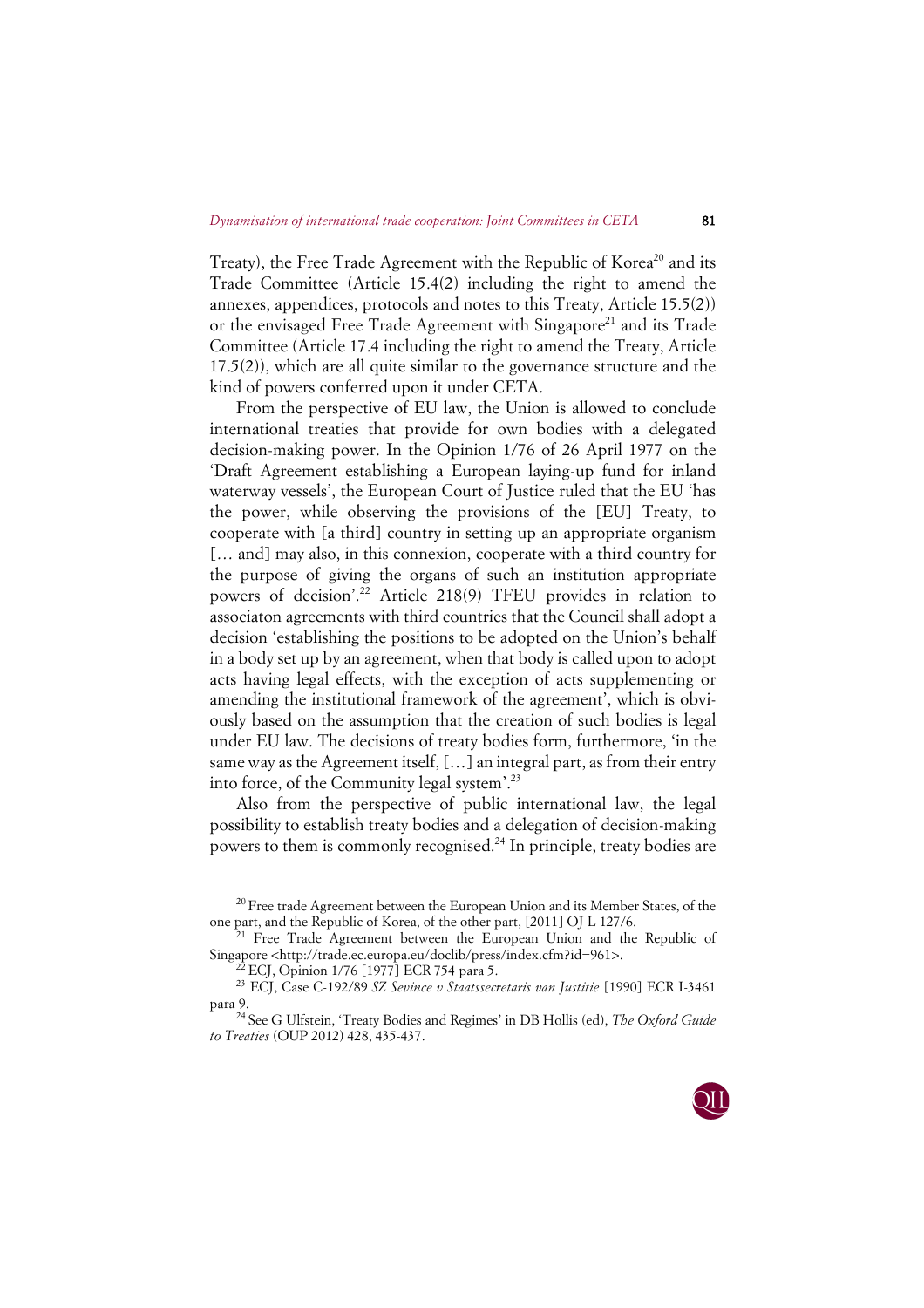established in order to ensure the proper implementation of the treaty by the contracting parties. Yet, some treaties also provide for secondary law-making by treaty bodies and grants them a right to amend the treaties. The law of the treaties does not pose an obstacle to the conferral of such powers. Article 39 VCLT refers to an 'agreement' by the parties as the condition for amending a treaty and does not require an equal act (an 'acte contraire'). Amendment procedures can therefore differ from the procedures necessary to the conclusion of the original treaty. Furthermore, the VCLT rules are of residual nature with regard to the amendment procedures. Article 39 VCLT allows contracting parties to provide for specific rules concerning the amendment of the treaty.25 The same applies to the amendments of multilateral treaties under Article 40 VCLT. Limits for the law-making powers of treaty bodies and conditions for their exercise have hence to be found elsewhere. In defining both it seems appropriate to refer to the established principles of international institutional law.26 Although these principles were developed in view of international organisations, when exercising law-making powers treaty bodies and international organisations are not that different to each other that the use of a different legal technique (concluding a treaty or establishing an international organisation) would rule out the applicability of international institutional law to the activities of treaty bodies.<sup>27</sup>

The principles of international institutional law in relation to lawmaking are based on the assumption that the contracting parties delegated powers of theirs to the body entrusted with the task to adopt legally binding decisions. On this basis the most important principle to be looked at when assessing the law-making activities of treaty bodies is the principle of attribution, according to which treaty bodies may only act within the boundaries of the powers conferred upon them by the contracting parties and within the limits set by the objectives of treaty

<sup>27</sup> Villiger (n 25) 429.



<sup>25</sup> ME Villiger, Article 39 in ME Villiger, *Commentary on the 1969 Vienna Convention on the Law of Treaties* (Martinus Nijhoff 2009) paras 9-11; A Aust, *Modern Treaty Law and Practic*e (3rd edn, CUP 2013), 233-234.

 $^{26}$  Villiger (n 25) 428-429. On international institutional law: HG Schermers, NM Blokker, *International Institutional Law* (5th edn, Martinus Nijhoff 2011); J Klabbers, *An Introduction to International Institutional Law* (2nd edn, CUP 2009).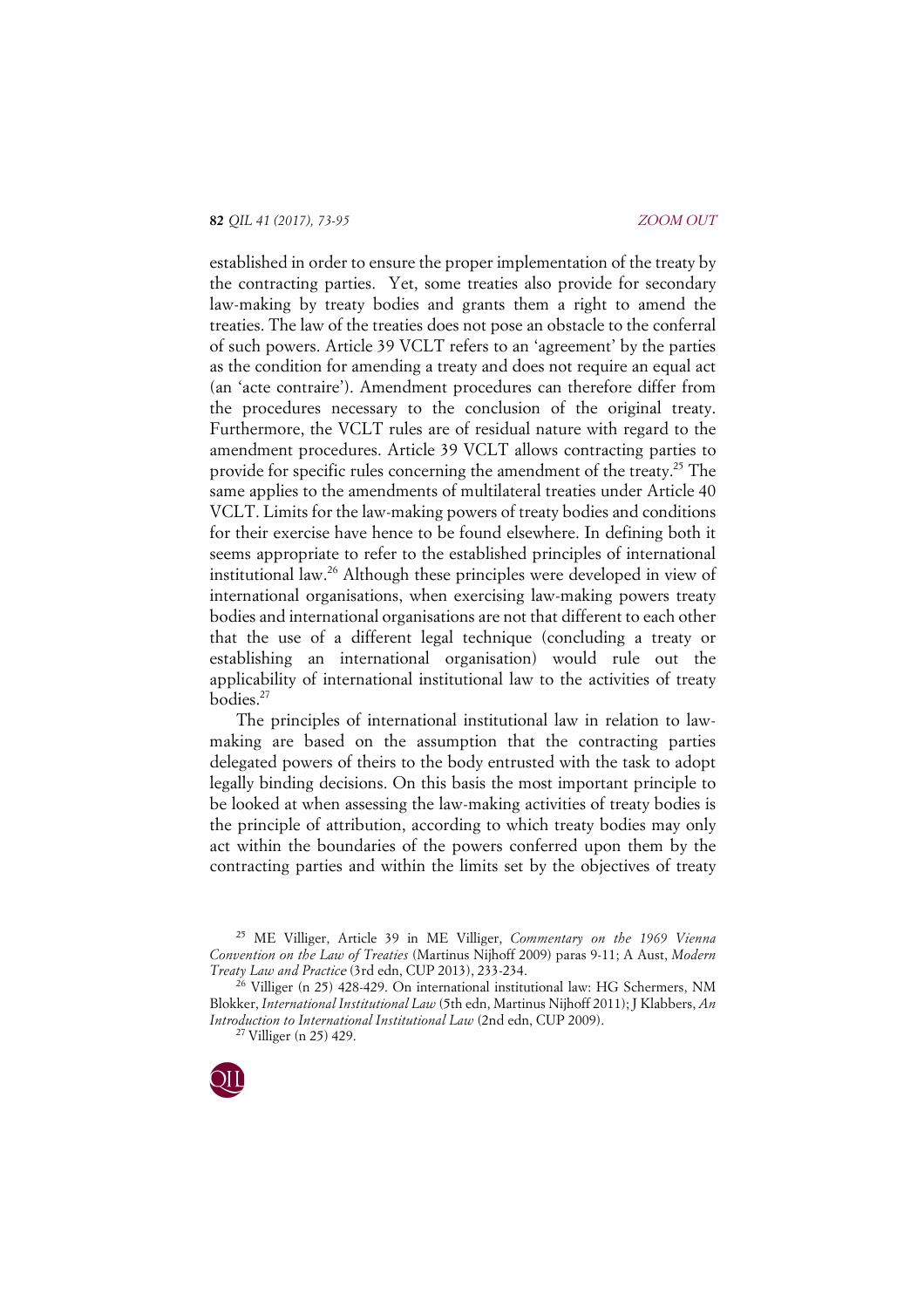that established these bodies.<sup>28</sup> In other words, the adoption of a decision must not only be based on a legal base in a treaty but also be necessary to realise the purpose of the treaty as it is defined by its objectives.<sup>29</sup> Inherent to the idea of powers for treaty bodies being delegated by the contracting parties is the obligation to respect state sovereignty, which means that decisions must limit their interference with the contracting parties' sovereignty to the absolute minimum.<sup>30</sup> Finally, decisions adopted by treaty bodies may not violate *ius cogens*. 31

Applying these criteria to the governance structure of CETA as described in section 2 seems not to lead to any particular legal problems. CETA apparently only carries forward what is already well-established in the EU's practice in concluding trade agreements. Before discussing this finding in section 5, we have first to take a step back and look, in more general terms, at the purpose for creating bodies such as the CETA Joint Committee in international treaties. At a more abstract level, treaty bodies take over tasks that would otherwise be exercised by the contracting parties on an *ad hoc* basis. It appears therefore useful to identify the purpose for creating treaty bodies and to re-assess the responsibilities conferred upon them in CETA as compared to the past practice against the background of this purpose.

# 4. *Purpose for creating treaty bodies*

As mentioned in the previous section, creating treaty bodies endowed with decision-making powers is not unknown in EU law and in international law. Reasons for states to create treaty bodies were found in balancing the need for centralised implementation of treaty obligations, on

<sup>31</sup> In analogy to art 53 VCLT.



<sup>28</sup> Schermers, Blokker (n 26) paras 206, 209-210; Klabbers (n 26) 56; PCIJ, *Jurisdiction of the European Commission of the Danube between Galatz and Braila*, Advisory Opinion [1926] Series B, no 14, 64.

<sup>29</sup> ICJ, *Legality of the Use by a State of Nuclear Weapons in Armed Conflicts*, Advisory Opinion, [1996] ICJ Reports 66.

<sup>&</sup>lt;sup>30</sup> This could also be called the 'principle of subsidiarity', see M Benzing, 'International Organizations or Institutions, Secondary Law', in R Wolfrum (ed.), Max Planck Encyclopaedia of Public Intl L (OUP, March 2007) <opil.ouplaw.com/home/EPIL>.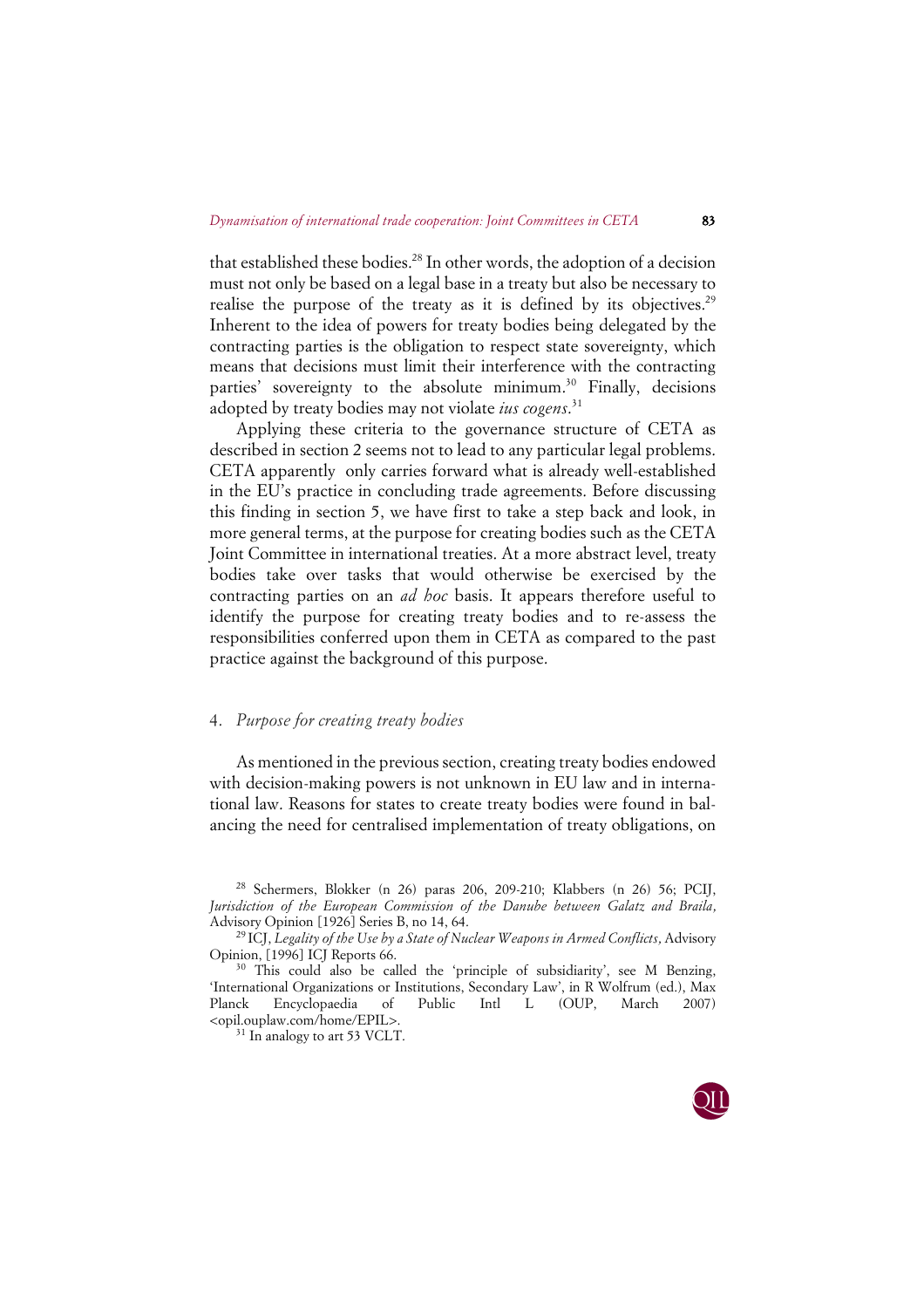the one hand, and to keep the interference in states' sovereignty to a minimum, on the other.<sup>32</sup> Creating treaty bodies reflects some form of 'legalization'33 of the international relationship between states. By concluding a treaty, the contracting parties express their intention to be legally bound by the rules of the treaty. In order to amplify their commitments in a legal way, contracting parties chose to delegate the 'authority to implement, interpret, and apply the rules; to resolve disputes; and (possibly) to make further rules'34 to a designated third party, a treaty body. To achieve this goal, states could also establish an international organisation. This might, however, appear to the contracting parties as more costly and less effective so that they opt for treaty bodies.<sup>35</sup>

The main reason for creating treaty bodies seems hence to be found in the domain of implementation of treaty obligations. Further reasons beyond implementation can be found when looking at the extensive use of committees composed of representatives of the Member States in the EU, the so-called 'comitology'.36 The creation of 'comitology' was originally based on the intent to include national bureaucracies in the process of 'fine-tuning' EU secondary law. $37$  On the one hand, when delegating such powers to the Commission, being a supranational institution independent from the national governments, the Member States wanted to get their bureaucracies involved into this process in order to restrain the use of these powers by the Commission. On the other hand, involving national bureaucrats instead of national governments in solving specific issues 'de-politicized' decision-making and allowed for taking decisions at the level of the detail that were difficult to reach at the abstract political level in the Council.<sup>38</sup>

<sup>32</sup> Ulfstein (n 24) 429.

<sup>33</sup> KW Abbot, RO Keohane, A Moravcsik, AM Slaughter, D Snidal, 'The Concept of Legalization' (2000) 54 Intl Organization 401-419.

ibid 401.

<sup>35</sup> G Ulfstein, 'Institutions and Competences' in J Klabbers, A Peters, G Ulfstein (eds), *Constitutionalization of International Law* (OUP 2009) 49.

<sup>36</sup> P Craig, *EU Administrative Law* (OUP 2012) ch 5, Comitology, 109-139; C Joerges, E Vos (eds), *EU Committees: Social Regulation, Law and Politics* (Hart 1999).

Craig (n 36) 113-115.

<sup>38</sup> C Joerges, J Neyer, 'From Intergovernmental Bargaining to Deliberative Political Processes: The Constitutionalisation of Comitology' (1997) 3 Eur L J 273-299 call this phenomenon 'deliberative supranationalism', in which 'national regulators are exposed to transnational arenas scrutinising the validity of their arguments' (at 297).

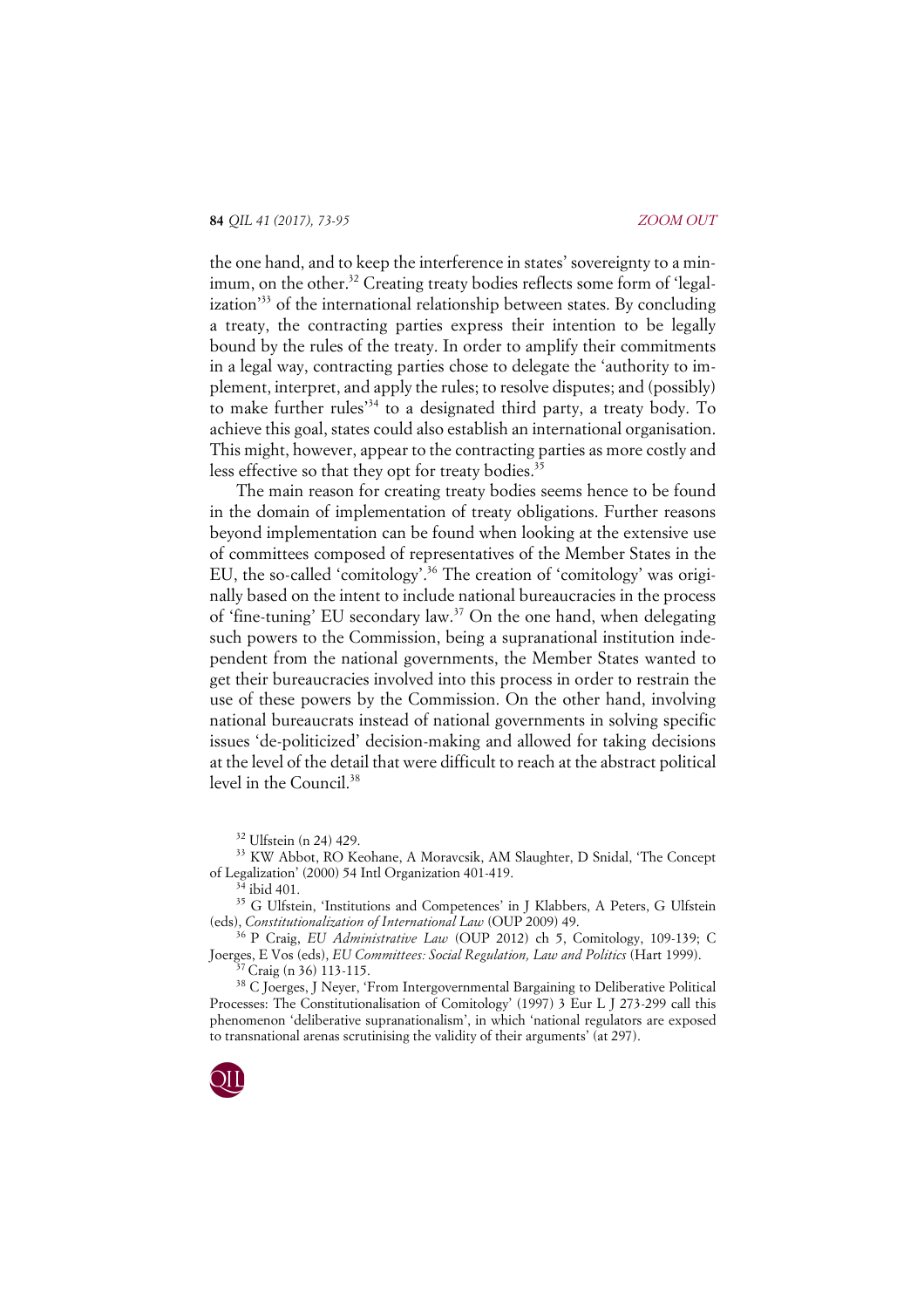The latter point is also relevant when finding the purpose for creating treaty bodies in general. Delegating decisions to committees that need to be approved but not to be ratified by the contracting parties takes the respective issue off the political agenda and brings it into an arena of bureaucratic experts. The transnational embedding of this arena leads furthermore to a change of perspective. The concrete issue at stake is then less discussed around the national interests represented by governments but around the transnational interest reunited in the treaty body.<sup>39</sup> Joerges and Neyer have shown with regard to the EU 'comitology' that national representatives in the specialised committees at EU level tend to call their originally national policy preferences into question in searching for an EU solution.<sup>40</sup> Generalising this finding in relation to treaty bodies shows that another reason for creating those bodies can be found in the easing of international decision-making processes. Delegating powers to treaty bodies can lead to a higher likelihood of finding compromises detached from national interests.

In sum, one can conclude that two main reasons form the purpose for creating treaty bodies. They, first, serve to improve the implementation of treaty commitments as a form of 'legalization' of the international relationship between the contracting parties. Second, by creating a transnational forum of bureaucracies underneath the political level, complicated policy-making processes at governments' level are eased through a relativisation of national interests.

## 5. *CETA: Nothing new under the sun?*

Taking up on CETA again and having the interim assessment of its governance structure and the decision-making powers conferred upon it in section 3 in mind, can we conclude that with CETA there is actually nothing new under the sun? At first sight, the answer seems to be in the affirmative.

Yet, although when simply looking at the form both the governance

<sup>40</sup> ibid 297-298; C Joerges, 'Good Governance through Comitology, in C Joerges, E Vos (eds), *EU Committees: Social Regulation, Law and Politics* (Hart 1999) 318.



 $39$  ibid.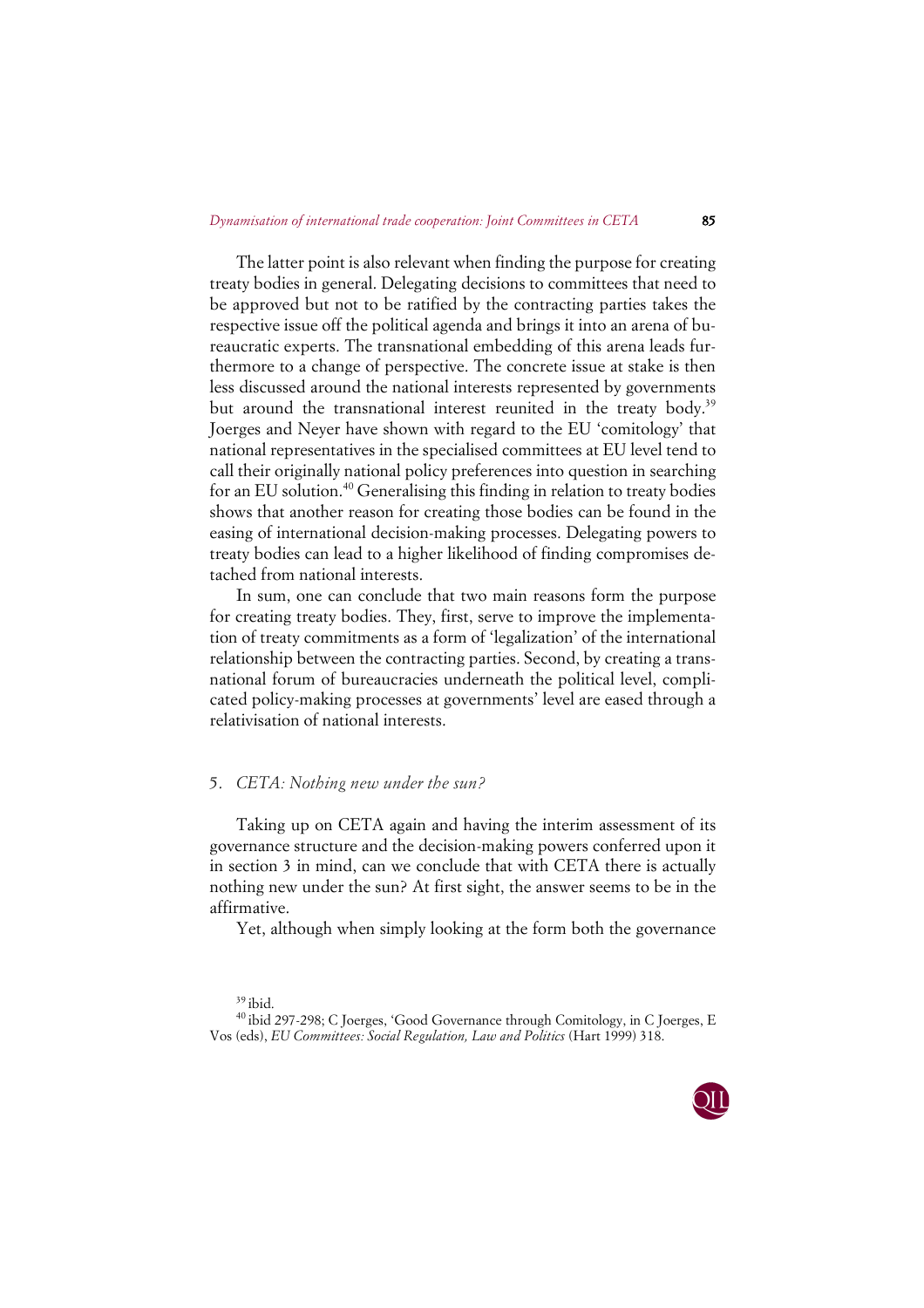structure and the law-making powers in CETA are in line with requirements set by EU and international law, one should not isolate form from substance. What makes CETA different from previous contractual trade arrangements concluded by the EU is its scope, being a so-called 'megaregional agreement'. The scope of CETA is comprehensive in the sense that it covers not only tariff barriers but also non-tariff barriers to trade in goods and services. It contains rules on subsidies, investments, movement and professional qualifications of natural persons, telecommunications, intellectual property, labour rights and environmental protection. CETA employs furthermore for the first time in an EU trade agreement a 'negative list' approach, according to which all non-conforming measures of the contracting parties that are not enlisted in one of the annexes are subject to the CETA liberalisation requirements. Committees created by previous EU trade agreements had, indeed, already decision-making powers but with a very limited scope. The conferral of powers upon these 'old generation' committees<sup>41</sup> appears against the background of the scope of these arrangements to be rather selective and narrow. In CETA, the CETA Joint Committee and the eleven specialised committees cover much more subject-matters than in any other previous EU trade agreement. This brings up the question whether the extended scope affects to the assessment of the CETA governance structure and its decision-making powers.

For the reply to this question, the purpose for creating treaty bodies, as set out in section 4, has to be taken into account. As shown above, treaty bodies are supposed to, first, intensify the 'legalization' of the international relationship between the contracting parties and to, second, depoliticise the international decision-making in relation to single issues. Especially having regard to the latter element, there is a trade-off between the efficiency of international decision-making through depoliticisation and the legitimacy of the decisions taken by treaty bodies. Decisions by treaty bodies are legitimised by the delegation of powers as a part of the ratification of the treaty and by the subsequent approval of the contracting parties (provided that there is such an approval requirement) in accordance with their respective internal rules.

If there are only some very few decisions, the legitimacy provided for

 $41$  It should be recalled, as mentioned in section 3, that sometimes previous trade agreements even created only one committee.

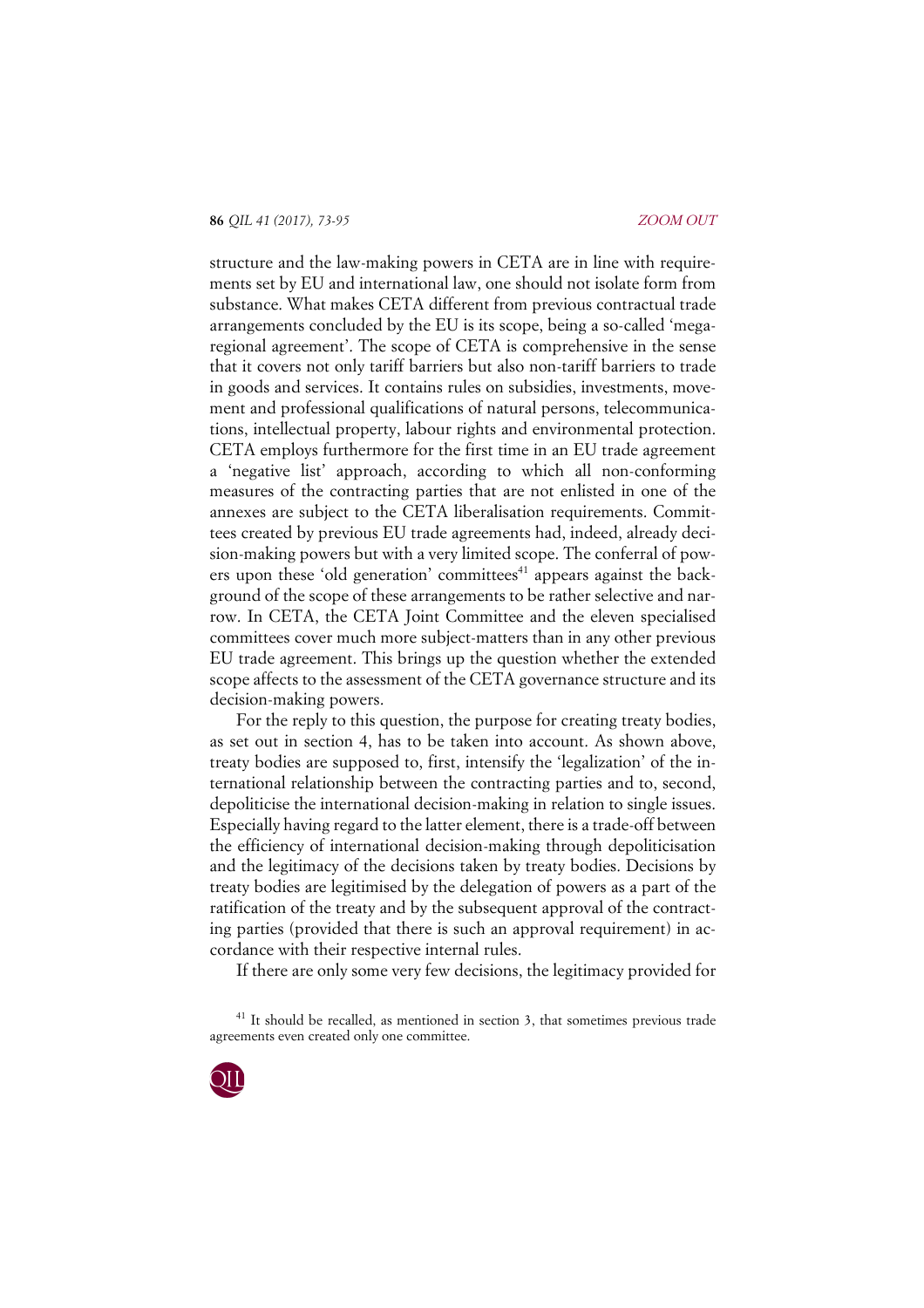these decisions by delegation and approval might seem to be sufficient. Yet, if the total amount of treaty body decisions increases significantly, it becomes questionable whether delegation and approval provide for sufficient legitimacy and additional measures are needed in order to ensure sufficient legitimacy of the treaty governance system. This trade-off derives from the impact of treaty body decisions on the domestic legal order of the contracting parties. Being a part of public international law, treaty body decisions rank above ordinary domestic law (in the EU law context: underneath primary law but above secondary law). Hence, in the event of a conflict of rules, treaty obligations trump domestic rules. Although CETA rules have no direct effect (Article 30.6), non-compliance with treaty obligations (as specified or further developed by treaty body decisions) can still give rise to claims of the other contracting party under the chapter on dispute settlement (suspension of treaty obligations or compensation, Article 29.14(1)). The more there are treaty obligations, whose content is unknown *ex ante* at the time of the ratification of the treaty text because of a delegation of powers, the more there is a need for an effective *ex post* control of these decisions by the legislative organs of the contracting parties. Applying this line of reasoning to CETA reveals that the comprehensive scope of this Agreement and the amount of twelve treaty bodies that are empowered to adopt legally binding decisions or to amend the annexes of the Agreement give rise to serious doubts as to the legitimacy of the governance structure and the delegation of decisionmaking upon it.<sup>42</sup>

The identified serious doubts imply two possible consequences. Either the scope of delegated decision-making powers on bodies in comprehensive trade agreements should be limited or mechanisms that ensure an enhanced legitimacy of the decisions taken by these treaty bodies

<sup>42</sup> See also PT Stoll, TP Holterhus, H Gött, 'Die geplante Regulierungszsuammenarbeit zwischen der Europäischen Union und Kanada sowie den USA nach den Entwürfen von CETA und TTIP' Rechtsgutachten erstellt im Auftrag der Arbeiterkammer Wien (June 2016) 24 referring to the fact that CETA is supposed to be a 'living instrument', which requires a higher degree of democratic legitimisation than standard international Treaties; see as well EU Petersmann, 'Democratic Legitimacy of the CETA and TTIP Agreements?' in T Rensmann (ed), *Mega-Regional Trade Agreements* (Springer 2017) 37-60; E Benvenisti, 'Democracy Captured: The Mega-Regional Agreements and the Future of Global Public Law' (2016) 23 Constellations 58- 70.

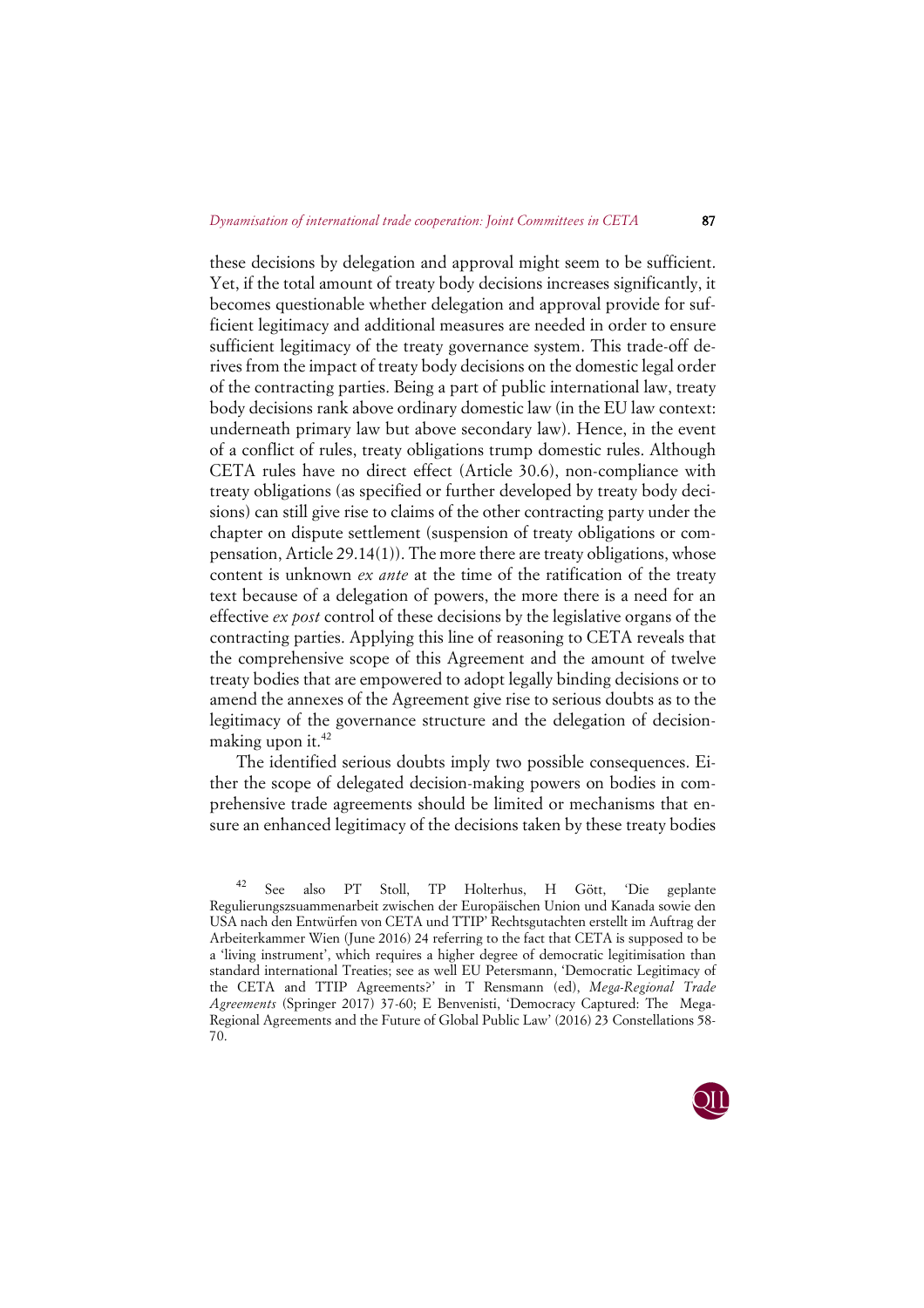should be established. Both consequences will be addressed in the following sections starting with a discussion of the need for a broad range of decision-making powers conferred upon treaty bodies in order to dynamise trade agreements with a view to effectively regulate economic globalisation followed by some reflections on ensuring democratic legitimacy when dynamising comprehensive trade agreements.

# 6. *Looking at the broader picture: Regulating globalisation needs dynamisation*

After having concluded the previous section with a critical assessment of CETA's governance structure and of the broad range of decision-making powers delegated to it, it has to be discussed whether there is not a need for concluding comprehensive trade agreements such as CETA and for creating an extensive governance structure with own decision-making rights. This discussion has to be embedded into the broader picture of the regulation of economic globalisation by means of trade agreements between the world's leading trade nations, the so-called 'mega-regionals'.

Mega-regionals can be defined as 'deep integration partnerships in the form of [regional trade agreements] between countries or regions with a major share of world trade and [foreign direct investments] and in which two or more of the parties are in a paramount driver position, or serve as hubs, in global value chains'.<sup>43</sup> They emerged as a reaction to three developments, which are interlinked with each other. The first one is the shift in international trade law from opening markets for goods (reducing trade barriers that occur when crossing borders such as tariffs and rules of origin) to reducing non-tariff barriers for goods and services located behind the borders: '20th century trade is about "made-heresold-there" goods. […] Twenty-first century trade is about "made-everywhere-sold-there" goods'.<sup>44</sup> The second one is a shift from reducing discriminations based on the origin of a product to reducing regulatory costs

<sup>43</sup> R Meléndez-Ortiz, 'Mega-regionals: What is Going On?' in World Economic Forum, *Mega-regional Trade Agreements: Game-Changers or Costly Distractions for the World Trading System?* (Report 2014) 13.

<sup>44</sup> R Baldwin, 'Multilateralising 21st Century Regionalism, Global Forum on Trade: Reconciling Regionalism and Multilateralism in a Post-Bali World, Organisation for Economic Cooperation and Development' (OECD 2014) 3.

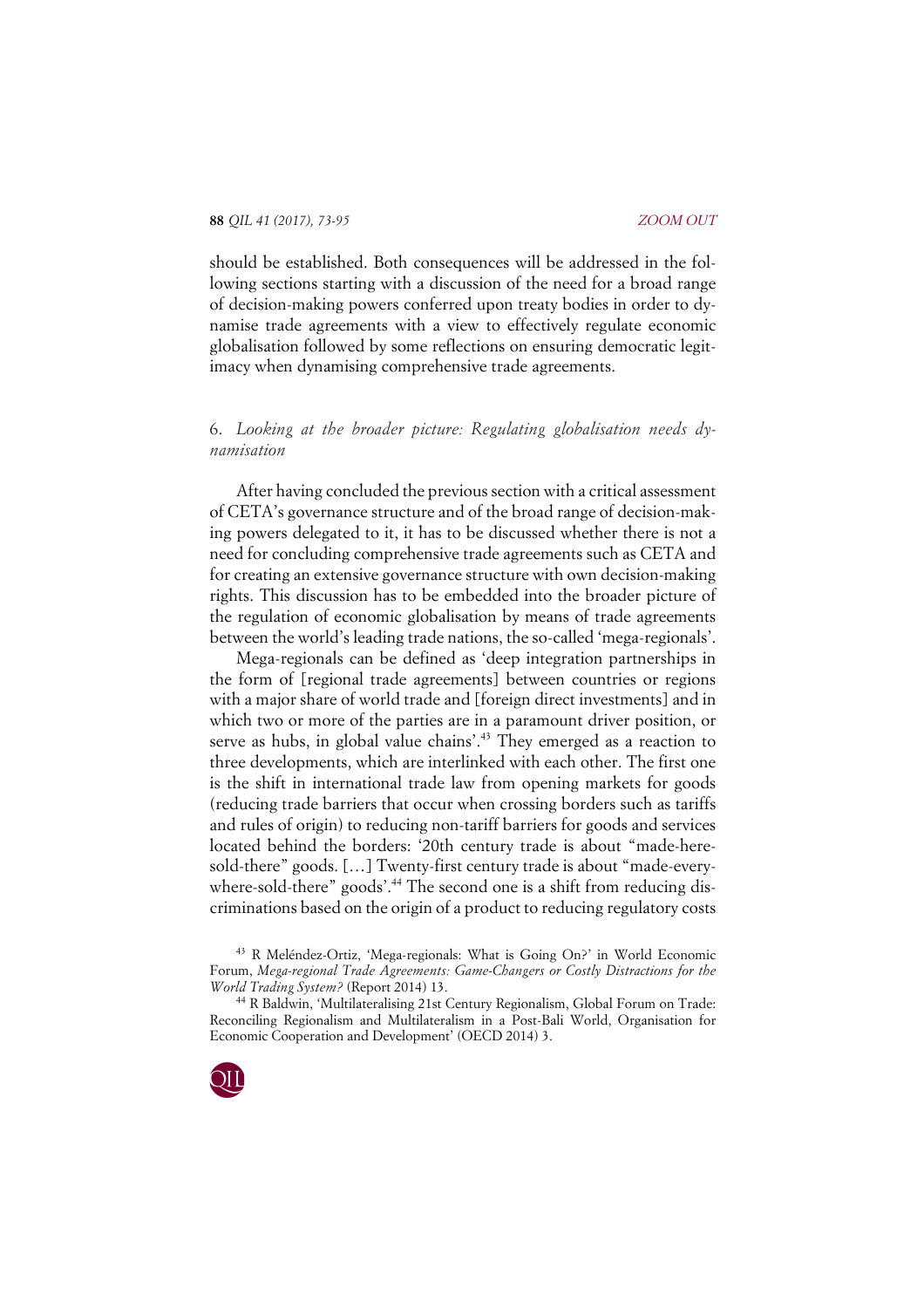linked to differences in legal orders that are equally applicable to domestic and foreign products.45 The third one is the failure of the Doha Round and, by that, of WTO multilateralism to address the first two strands of development in a multilateral forum.<sup>46</sup> As a consequence, significant trade countries and regions decided to address the challenges of globalisation bilaterally with other countries (such as CETA or TTIP) or multilaterally with a group of countries (such as TPP) but outside the WTO framework. Against this background the comprehensive scope of this new generation of regional free trade agreements is explainable as they intend to address the challenges of the first two strands of developments in international trade.

Addressing non-discriminatory regulation behind the borders aims, as shortly mentioned above, at minimising regulatory costs for market operators. The necessity to take regulation 'behind the borders' into consideration when concluding trade agreements derives from the dynamics of economic globalisation. These dynamics can be very briefly and, by that, very superficially illustrated by comparing the world economy in the  $20<sup>th</sup>$  century with the one in the  $21<sup>st</sup>$  century.<sup>47</sup> In the  $20<sup>th</sup>$  century world economy production factors were mainly immobile and, by that, national so that trade focussed on the exchange of products. Comparative advantages were national and trade surplus was generated when a national economy concentrated on producing goods and services in the domain where its comparative advantage is located. Hence trade agreements focussed on the costs that emerged when crossing the border. In the 21<sup>st</sup> century world economy production factors are mobile in such a way that a product is produced in a production chain that combines through 'offshoring' and the use of new technologies comparative advantages of a multitude of national economies (production unbundling). Products don't re-



<sup>45</sup> B Hoekman, 'Fostering Transatlantic Regulatory Cooperation and Gradual Multilateralization' (2015) 18 Journal of International Economic Law, 609, 612.

<sup>46</sup> W Yong, 'The Political Economy of the Rise of Mega-regionals' in World Economic Forum, *Mega-regional Trade Agreements: Game-Changers or Costly Distractions for the World Trading System?* (Report 2014) 20; LA Winters, 'The WTO and Regional Trading Agreements – Is It All Over for Multilateralism?' in M Elsig, B Hoekman, J Pauwelyn (eds), *Assessing the World Trade Organization: Fit for Purpose?* (CUP 2017) 344, 359.

<sup>47</sup> This follows the analysis made by Baldwin (n 44) 17-24.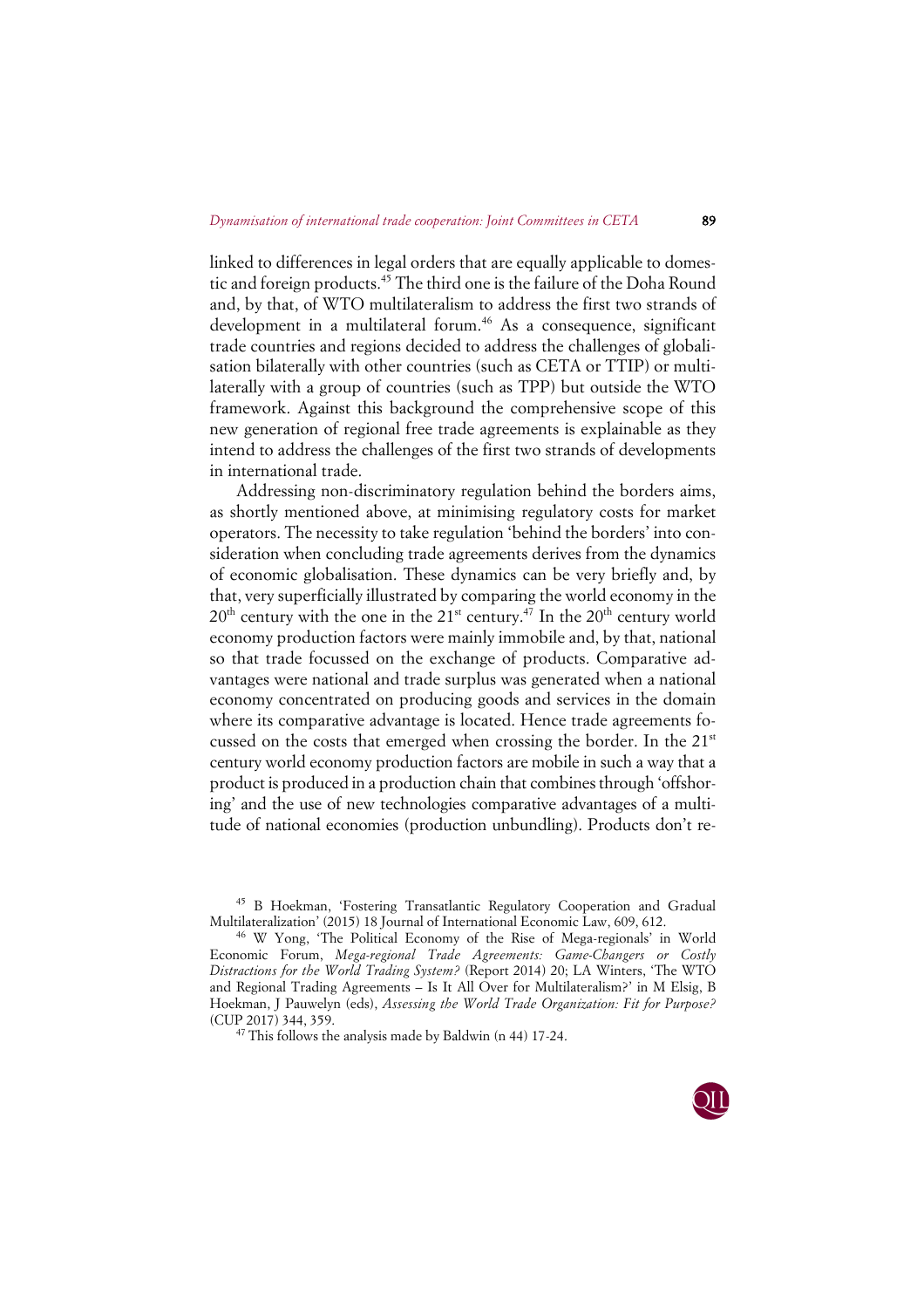flect anymore single national economies but an array of national economies. In other words, a product already crossed a couple of borders in the process of its creation. Producers make therefore, in the context of the 21<sup>st</sup> century globalisation, use of diverging regulatory regimes behind the borders and trigger a regulatory competition between national regulators.

Trade agreements that in such an environment remain focussed on trade barriers that emerge when crossing the border fail to address the challenges of economic globalisation, which are to be found behind the borders. Including regulation behind the borders into the scope of trade agreements embodies significant risks. Once subject to liberalisation requirements understood as 'mutual recognition of standards' domestic regulation runs the risk of a race to the bottom.<sup>48</sup> In order to avoid such harmful race to the bottom, an international coordination of regulatory standards is key. It is worth to mention at this point that reducing regulatory costs because of diverging regulatory regimes does not, by definition, entail a lowering of all regulatory standards to the lowest common denominator. It does only require that there is a level playing field, which can also be at a high standard. In order to achieve such a level playing field in a dynamic globalised world, targeted and quick decision-making of major trading partners is needed. This task can only be assumed by treaty bodies with delegated decision-making powers.

This quick reflection shows that the comprehensive scope of CETA, its governance structure and the broad range of decision-making powers delegated to CETA bodies by the contracting parties is, from a governance point of view, an appropriate answer to the challenges posed by  $21<sup>st</sup>$ century economic globalisation to regulation behind the borders. It should be noted that none of the decision-making powers conferred upon CETA bodies entails any kind of harmonisation of the regulatory standards of the contracting parties. Both Canada and the EU remain legally free to adopt and to modify their own regulation behind the borders. Therefore the CETA governance structure represents only what could be considered as an embryo of how an effective trade governance in response to globalisation could look like.

<sup>48</sup> It should be noted that CETA does not contain any mutual recognition of standards provision except for the recognition of the United Nations Regulations in the field of motor vehicle safety (cf. art 4 of Annex 4-A) and for professional qualifications subject to the future conclusion of mutual recognition agreements (ch 11).

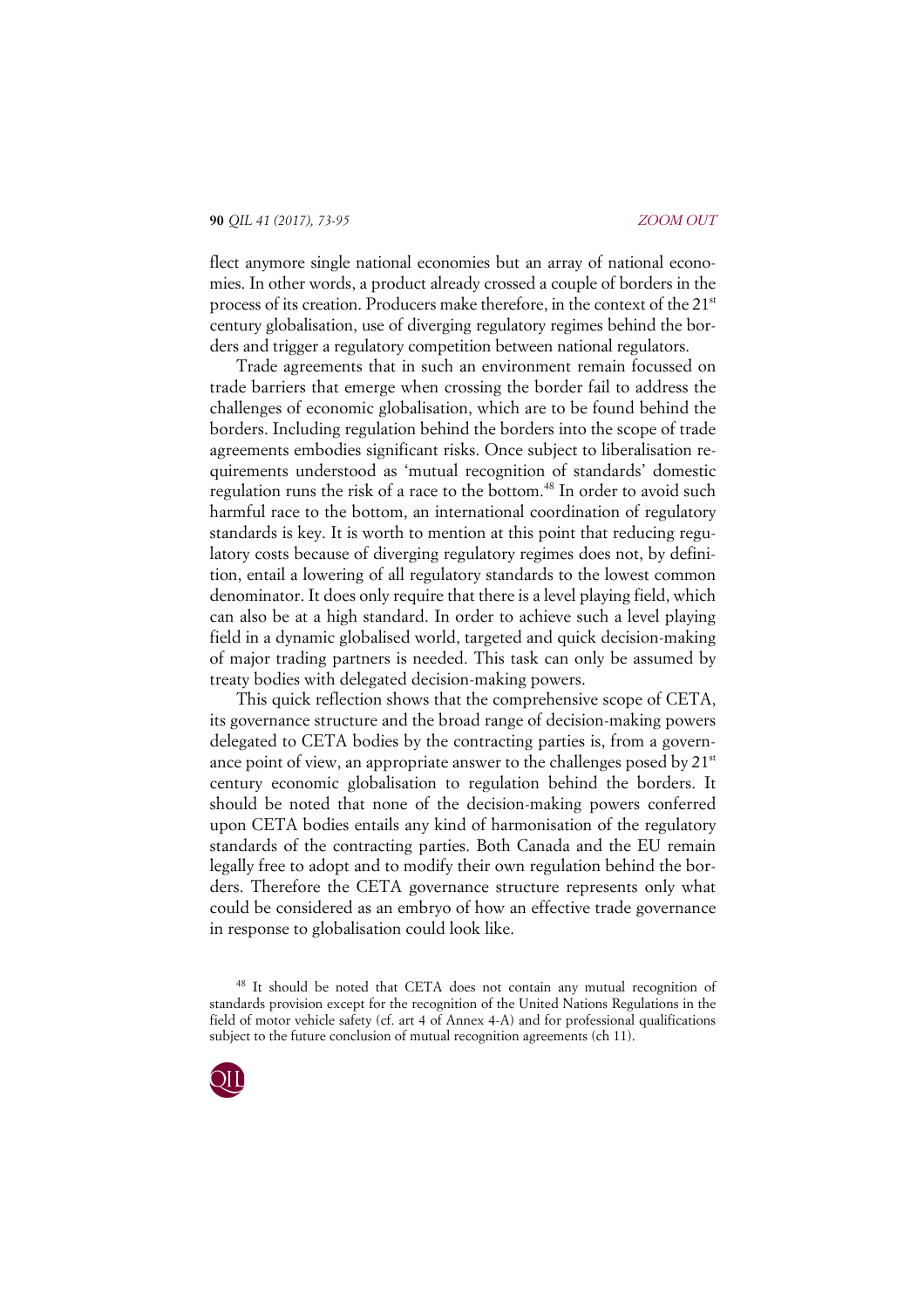This tour d'horizon through the challenges of economic globalisation has shown that the more economic interdependencies there are across regulatory orders, the more a comprehensive and dynamised international cooperation between the affected countries and regions is needed. An extensive treaty governance structure including decision-making rights is a necessary element of such an international cooperation. CETA represents a first idea for a dynamised international cooperation. Having established that there is a need for comprehensive and dynamised international cooperation between trading partners in order to address the challenges of economic globalisation, the discussion must consequently focus on how democratic legitimacy of such an international cooperation could be achieved.

## 7. *Ensuring democratic legitimacy in dynamising 'Mega-Regionals'*

Admittedly, finding a convincing reply to the challenge of ensuring democratic legitimacy in dynamised 'mega-regionals' is complicated. It is embedded into the broader discussion on the democratic deficit of international law, which has been called – for a good reason – 'one of the central questions – perhaps the central question – in contemporary world politics'.49 The Harvard economist Dani Rodrik considered it even impossible to 'simultaneously pursue democracy, national determination, and economic globalization<sup>'.50</sup> National determination must in this context be understood as the ability to set costly protection standards. This derives from the fact that Rodrik dismisses what he calls 'the global governance option', which combines the benefits of economic globalisation with democracy at the expense of national sovereignty.<sup>51</sup> The argument for his dismissal is the diversity of opinions as to the desired level of protection at the global level:



<sup>49</sup> A Moravcsik, 'Is there a "Democratic Deficit" in World Politics? A Framework for Analysis' (2004) 39 Government and Opposition 336–363.

<sup>50</sup> D Rodrik, *The Globalization Paradox: Why Global Markets, States and Democracy can't coexist* (OUP 2012) xviii; see in particular ch 9 of the book on the 'Political Trilemma of World Economy' 184-206.

<sup>51</sup> ibid 203.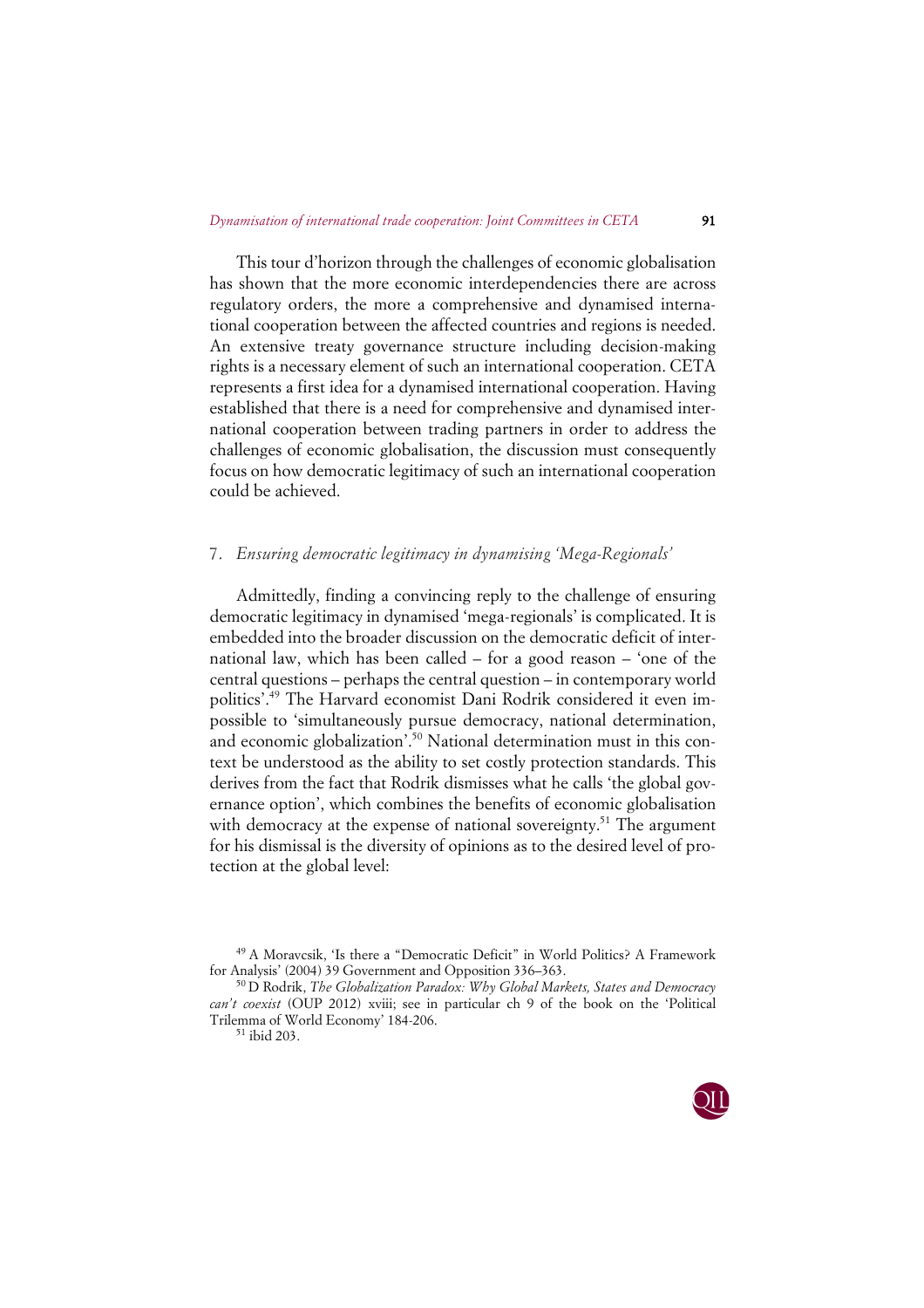'Global standards and regulations are not just impractical; they are undesirable. The democratic legitimacy constraint virtually ensures that global governance will result in the lowest common denominator, a regime of weak and ineffective rules'.<sup>52</sup>

In other words, 'formal' democracy (understood as the implementation of democratic, viz. voting, procedures) disconnected from national sovereignty won't be able to adopt regulation that is comparably hard as in a national context and hence not be able to effectively legitimise decisions taken by a governance structure beyond the nation-state.

Rigorously applied to the 'mega-regionals', this reasoning would mean that democratic legitimacy of a dynamised international cooperation aiming at regulating globalisation is not feasible. A rigorous application of this reasoning to 'mega-regionals' would, however, ignore the distinctive feature of 'mega-regionals' from global trade cooperation, which is that it only covers a group of states and not the global community. This distinctive feature is important when we look at the reason why Rodrik dismisses the global governance option: The diversity of opinions as to the desired level of protection vis-à-vis economic transactions. The less diverse the opinions are amongst the states joining a 'mega-regional', the more a democratic legitimacy of a governance structure beyond national sovereignty becomes imaginable. Considering at hand a mega-regional involving Canada and the EU, the diversity in relation to protection standards is, by and large, minimal enough that CETA could serve as a basis for an attempt to ensure democratic legitimacy beyond the nation state.<sup>53</sup>

This leads to the follow-up reflection as to how democratic legitimacy could be ensured. This reflection is to be made in view of the particular legal context of 'mega-regionals', which is public international law. As Anne Peters pointed out when addressing the issue of the democratic deficit in international law:

'domestic democratic procedures cannot simply be zoned up. The type, shape, and procedures of democracy cannot and need not be identical

<sup>&</sup>lt;sup>53</sup> Furthermore, it should be recalled that, when it comes to market regulation, the EU is a good example that market governance beyond the nation-state is possible when the basic convictions of the participating states as to the desired level of protection are not too much divergent.



<sup>52</sup> ibid 204.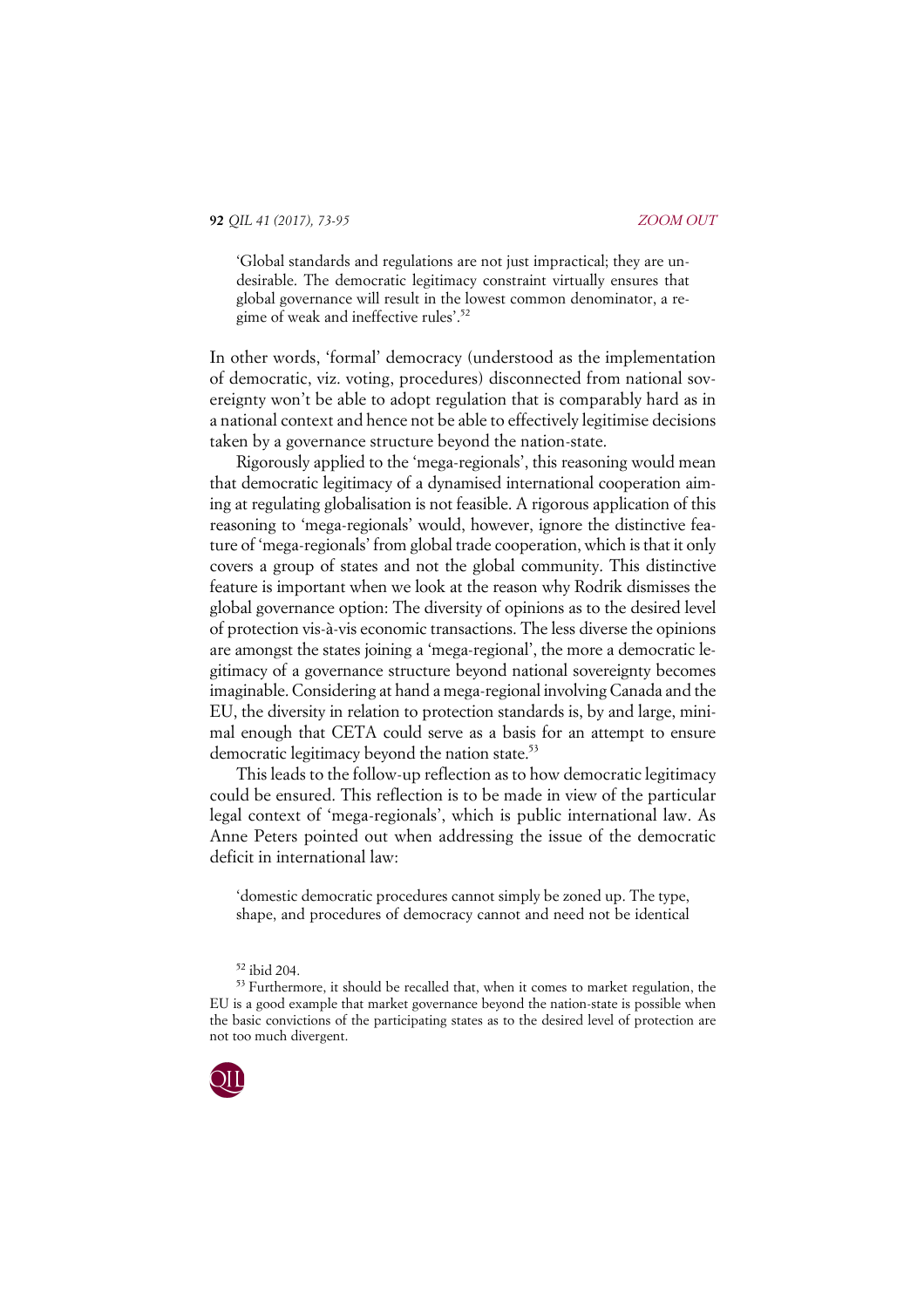on both levels of governance [state and supra-state; note from the author]. Moreover, the complementarity and interaction of various levels of governance inevitably transforms the domestic ways of democracy as  $we\bar{dl}'$ .<sup>54</sup>

The discussion on the improvement of the democratic legitimacy of international law can here only briefly be reconstructed. Basically two strands of opinions can be distinguished: Those that seek to increase the democratic quality of international decision-making in informal ways and those that favour the establishment of formal democratic procedures. The first strand includes the model of 'deliberative democracy'<sup>55</sup>, of 'participatory democracy'56 and of 'contestatory democracy'.57 Common to all three models is the absence of formal voting at international level, which is to be substituted either by the mere presence of deliberations, by the inclusion of citizens and non-governmental organisations in the deliberations or by the possibility for the people to contest decisions taken in deliberations at international level. The second strand criticises the lack of formal democracy in the proposals of the first strand and considers this lack as the core issue of the democratic deficit.<sup>58</sup> Proponents of a formal democratisation of international governance suggest a twotrack model of 'dual democracy'.59 International action is here legitimised, first, via the participating states to citizens and, second, through direct democratic action on the international level. The two-track model is based on the assumption that even if all states participating in an international relationship act like perfect democracies, the international relationship itself must still be democratically legitimate. The first track requires the respect of domestic democratic procedures by involving national Parliaments at an earlier stage of international negotiations $^{60}$  and

<sup>54</sup> A Peters, 'Dual Democracy' in J Klabbers, A Peters, G Ulfstein (eds), *Constitutionalization of International Law* (OUP 2009) 263.

<sup>55</sup> J Dryzek, *Deliberative Democracy* (OUP 2000).

<sup>56</sup> C Petman, *Participation and Democratic Theory* (CUP 1970).

<sup>57</sup> L Quill, *Liberty after Liberalism: Civic Republicanism in a Global Age* (Palgrave 2006).

 $58$  See notably Peters (n 54) 270-271.

<sup>59</sup> ibid 265; D Archibugi, D Held, 'Editors' Introduction' in D Archibugi, D Held (eds), *Cosmopolitan Democracy: An Agenda for a New World Order* (Polity Press Cambridge 1995) 1-16.

<sup>60</sup> Peters (n 54) 291.

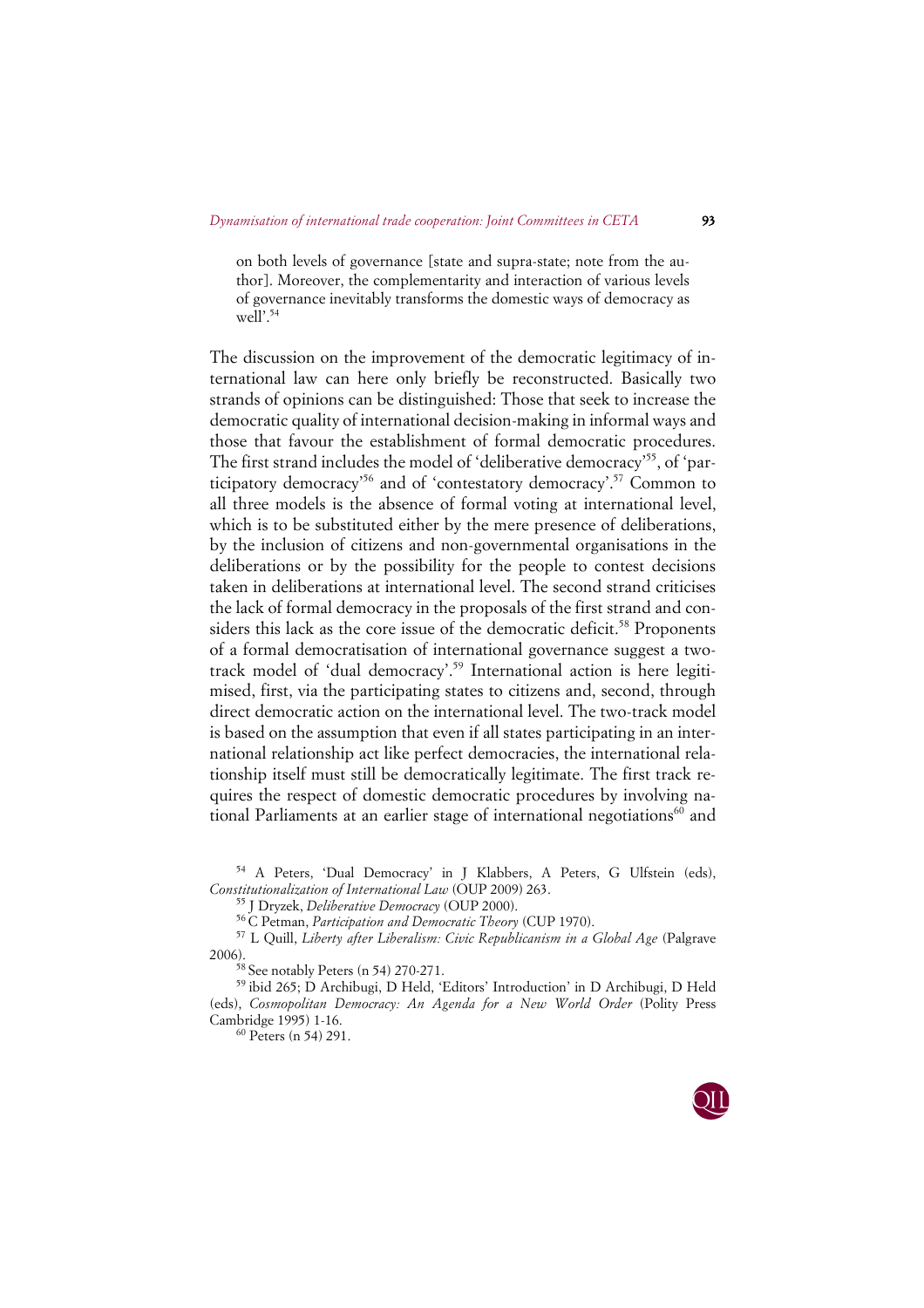of renewing Parliamentary consent when 'blanket permissions' are given to International Organisations or Treaty bodies.<sup>61</sup> The second track would involve transnational (as a first step consultative) referenda,  $62$  the establishment of Parliamentary assemblies<sup>63</sup> and more transparency.<sup>64</sup>

Public contestation of the CETA negotiations and of the draft Treaty text and the unaltered public opposition to CETA after its formal signature show that public support for (and linked to that the democratic legitimacy of) 'mega-regionals' won't increase by the inclusion of forms of democracy into 'mega-regionals' that focus on 'voice' (as suggested by the first strand of ideas) and not on 'vote'. The 'CETA case' has shown that 'mega-regionals' must include formal democracy following the lines of the two-track model in order to increase their democratic legitimacy. Admittedly, for the time being, it seems quite ambitious to create a CETA Parliamentary Assembly and to introduce a 'second track' of dual democracy into CETA. It also appears not to be strictly necessary against the fact that the CETA Treaty bodies have currently only limited decisionmaking powers. Yet, an improved involvement of domestic Parliaments in the approval of decisions adopted by CETA Treaty bodies in a sense that they can veto the entry into force of these decisions and, by that, a strengthening of the 'first track' of the dual democracy in international law seems highly recommendable in order to tackle the democratic legitimacy gap identified in section 5.

If, however, in the future 'mega-regionals' are supposed to be further developed into effective and dynamic tools to regulate economic globalisation, as described in section 6, the introduction of a second track of dual democracy is indispensable.

## 8. *Conclusions*

Mega-regional trade agreements represent the latest attempt of states to shape and to impact economic globalisation through international cooperation. They pursue a threefold goal: Increasing economic benefits

 ibid 294.  $^{62}$  ibid 318-319. ibid 322-326. ibid 326-330.